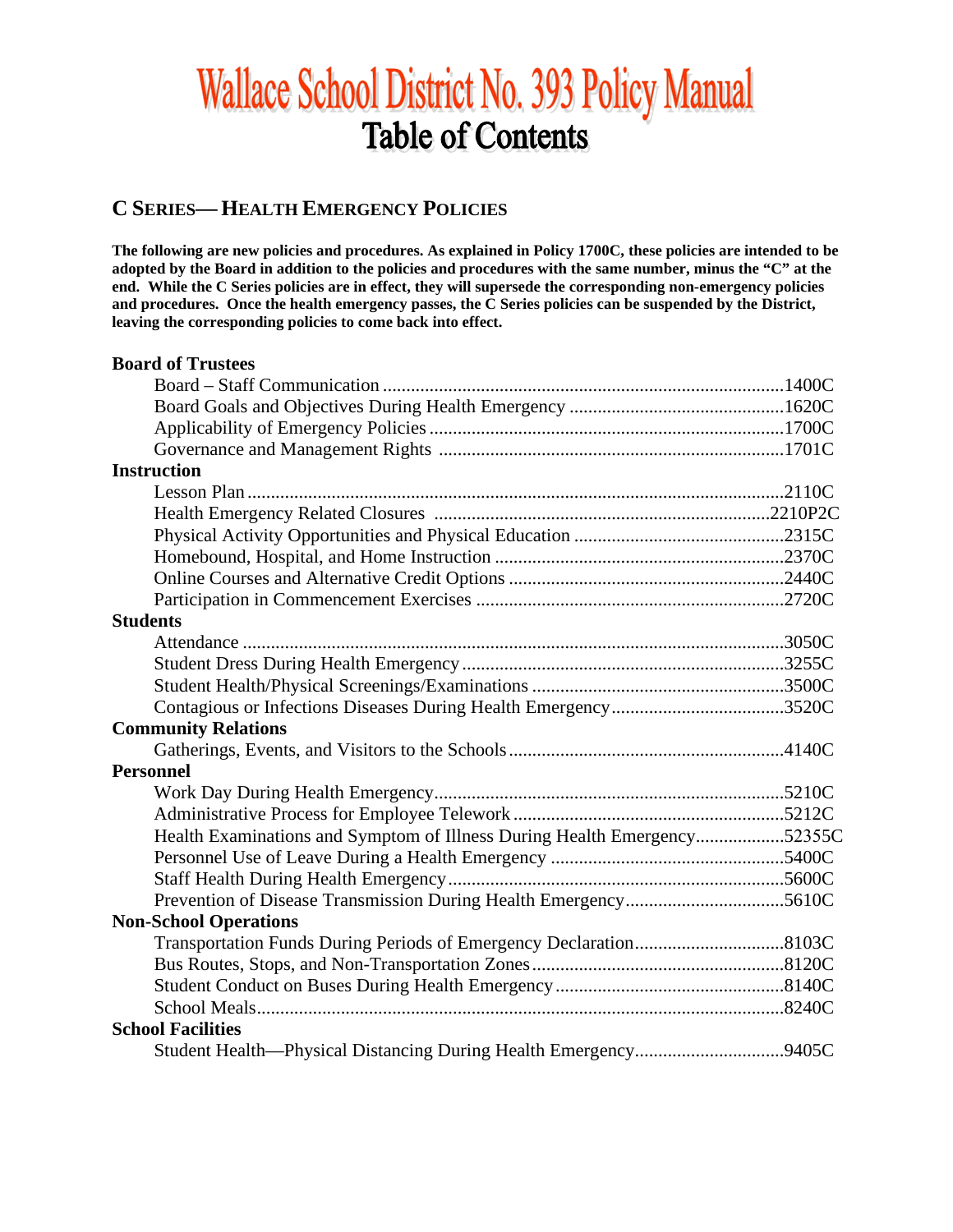# <span id="page-1-0"></span>**THE BOARD OF TRUSTEES 1400C**

#### Board/Staff Communications

Every reasonable means of communication is encouraged throughout the education community. Nevertheless, an organization must maintain some order and structure to promote efficient and effective communications.

#### Staff Communications to the Board

All official communications or reports to the Board from principals, supervisors, teachers, or other staff members shall be submitted through the Superintendent. This shall not deny any staff member's right to appeal to the Board administrative decisions, provided that the Superintendent shall have been notified of the forthcoming appeal and that it is processed according to the applicable procedures for complaints and grievances.

#### Board Communications to Staff

All official communications, policies, and directives of staff interest and concern will be communicated to staff members through the Superintendent. The Superintendent will employ all such media as are appropriate to keep staff fully informed of the Board's concerns and actions.

## Visits to Schools

Trustees should be certain to visit each school of the District not less than once each school year to examine its condition and needs. Individual Board Members interested in visiting schools should, out of courtesy, make arrangements for visitations through the principals of the various schools. Such visits shall be regarded as informal expressions of interest in school affairs and not as "inspections" or visits for supervisory or administrative purposes.

#### Visits to Schools During Health Emergency

In the event that physical visits to schools by the Board are not possible, Board members may participate in virtual/online learning opportunities. Individual Board Members interested in participating in a virtual/online learning setting should, out of courtesy, make arrangements for such participation through the principals of the various schools. Such visits shall be regarded as informal expressions of interest in school affairs and not as "inspections" or visits for supervisory or administrative purposes.

#### Social Interaction

Staff and Board Members share a keen interest in the schools and education. When they meet at social affairs and other functions, informal discussion on such matters as educational trends, issues and innovations, and general District problems can be anticipated.

Policy History Adopted on: April 9, 2012 Revised on: December 14, 2020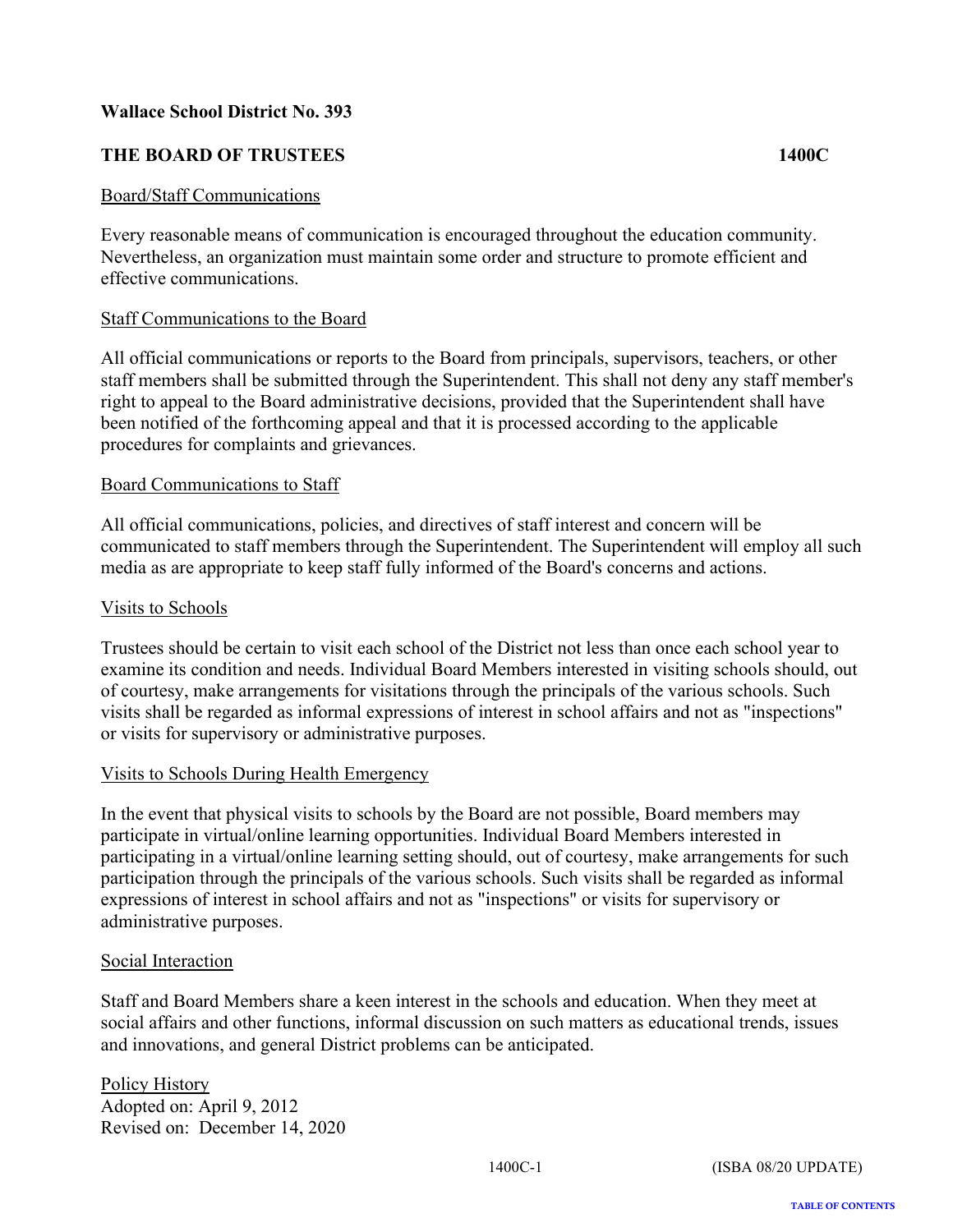# <span id="page-2-0"></span>**THE BOARD OF TRUSTEES 1620C**

#### Board Goals and Objectives During Health Emergency

Each year, the Board will formulate annual objectives for the District and have available a written comprehensive philosophy of education with goals which reflect the District's philosophy of education. The philosophy of education and goals shall be in writing and shall be available to District staff and to the public. To this end the Board will:

At the conclusion of the year, the Superintendent shall submit a report to the Board which shall reflect the degree to which the annual objectives have been accomplished. Upon receipt and review of the report the Board shall:

#### COVID-19 Planning

During the COVID-19 emergency, the Board will review and evaluate its Goals and Objectives and identify gaps or weaknesses in carrying out its comprehensive philosophy of education in light of the pandemic. The Board may adopt goals addressing the challenges raised by the pandemic.

Policy History: Adopted on: April 9, 2012 Revised on: December 14, 2020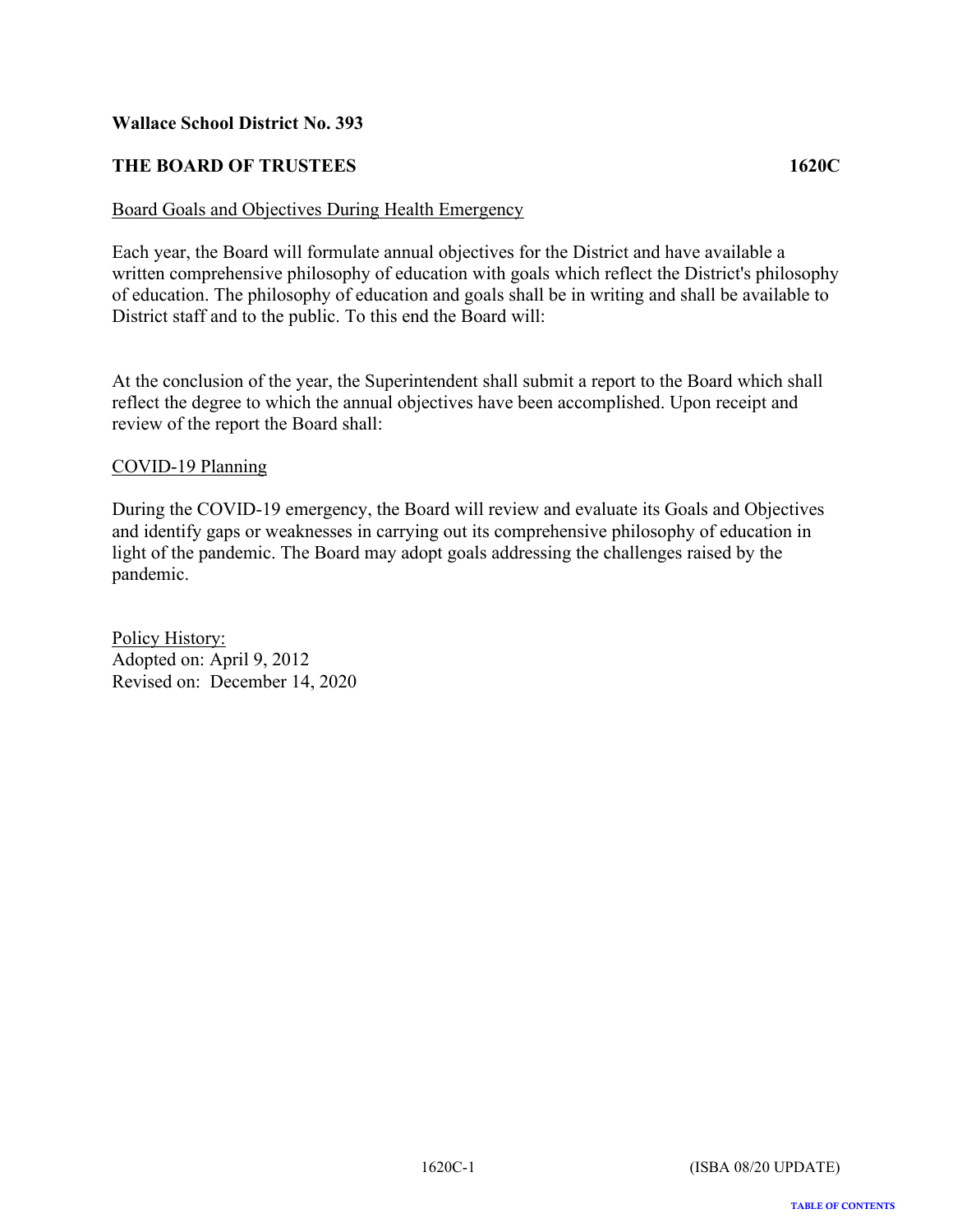# <span id="page-3-0"></span>**THE BOARD OF TRUSTEES 1700C**

#### Applicability of Emergency Policy Series

Upon temporary adoption by the Board, the provisions in the COVID-19 related emergency policies and procedures shall come into effect. These policies and procedures shall remain in effect until suspended by the Board. Any policy or procedure whose number ends with "C" shall supersede the policy or procedure with a number that is otherwise identical. These emergency policies and procedures shall govern in the event of any conflict or inconsistency between an emergency policy and other provision in the District policy manual. All other aspects of the District's policy manual not affected by the provisions in the emergency section shall continue to be in full effect.

#### Adoption and Amendment of Policies

New or revised policies that are required or have language changes based on practices required by State or Federal law or directive, required by administrative rule, or are required due to a declaration of emergency issued by the Board of Trustees or by a state or federal agency official or legislative body may be adopted after the first reading if notice has been given through the Board agenda provided to the Trustees and the public. All new or amended policies adopted as a part of the emergency policy series shall become effective immediately upon adoption' unless a specific effective date is stated in the motion for adoption.

| Cross Reference: | 1205<br>1300                                           | <b>School Board Powers and Duties</b><br>District Policy                        |
|------------------|--------------------------------------------------------|---------------------------------------------------------------------------------|
| Legal Reference: | I.C. $\S$ 33-313<br>I.C. $§$ 33-501<br>I.C. $§$ 74-202 | Trustee Zones<br><b>Board of Trustees</b><br>Open Public Meetings - Definitions |

Policy History: Adopted on: December 14, 2020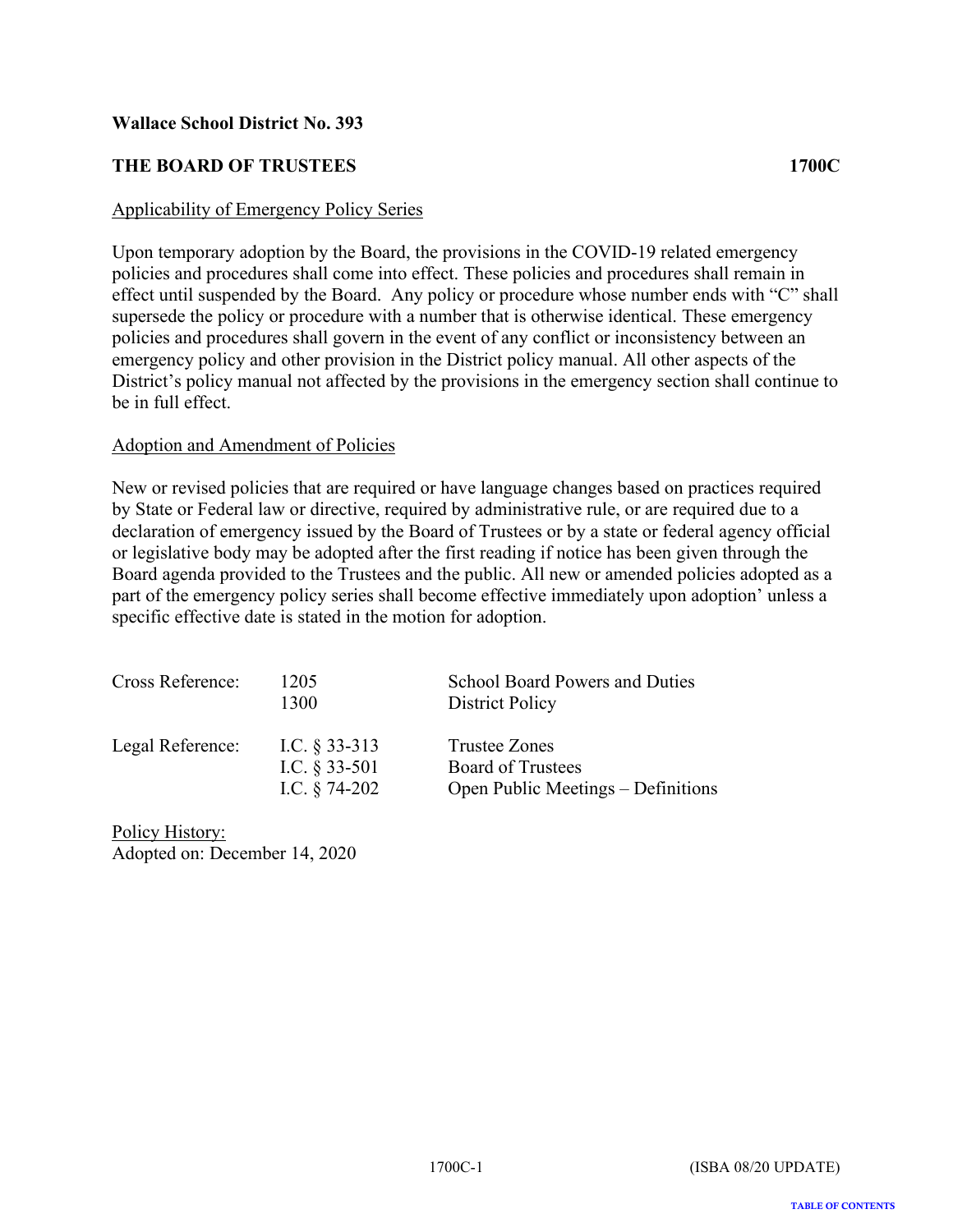# <span id="page-4-0"></span>**THE BOARD OF TRUSTEES 1701C**

COVID-19 Emergency Policies

#### Governance and Management Rights

In the event that the Superintendent must take measures to protect the health and safety of students, staff, and community members, action may be taken without immediate Board approval. Such action must be ratified or overturned by the Board within five working days.

Cross Reference: 1320 District Policy

Policy History: Adopted on: December 14, 2020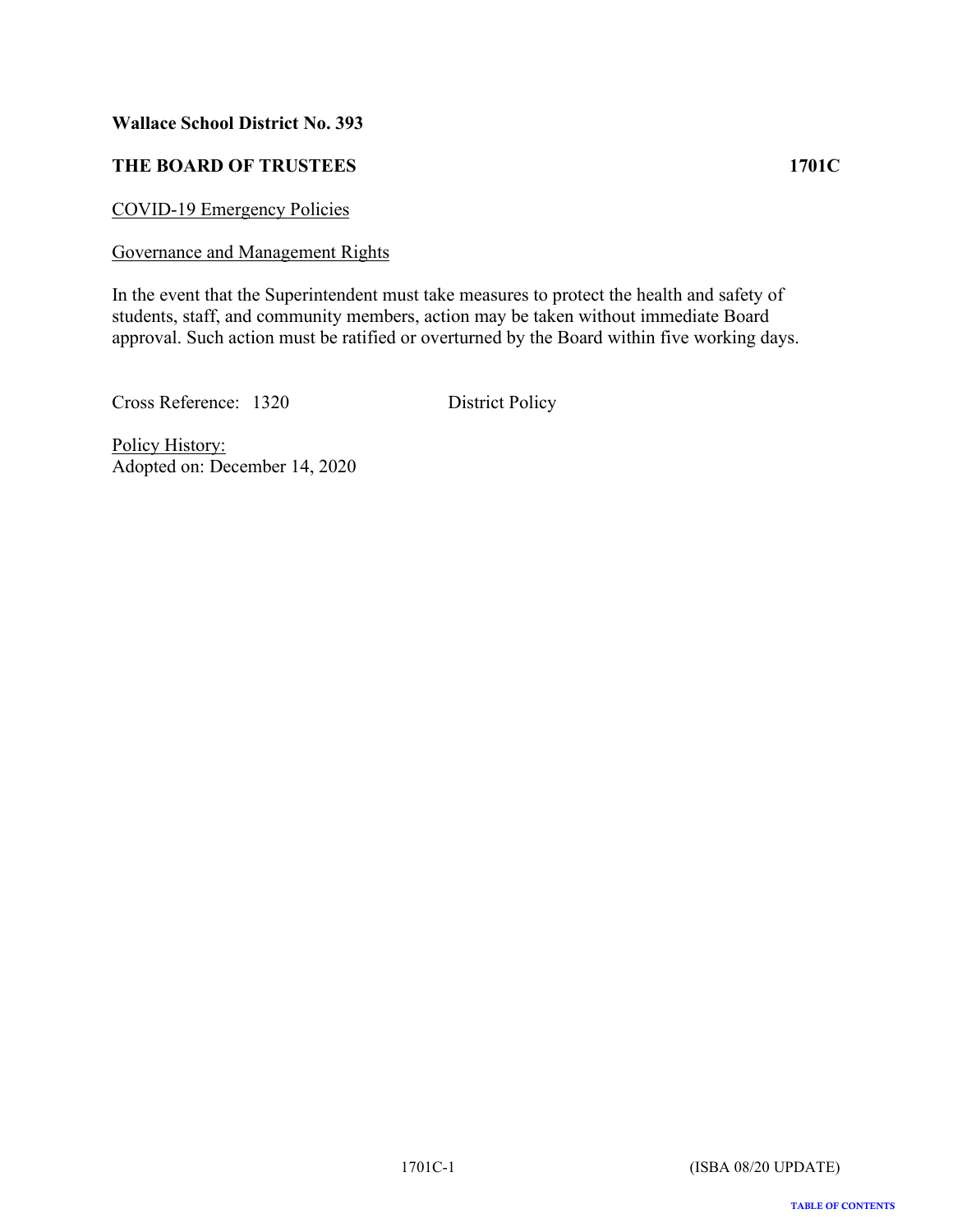# <span id="page-5-0"></span>**INSTRUCTION 2110C**

#### Lesson Plan

To ensure proper planning and continuity of instruction, the Board requires each teacher to develop and use daily lesson plans for instruction. Weekly or unit lesson plans will be prepared and, if requested, will be submitted weekly to the building principal. The format for the lesson plan will be specified by the building principal and shall be reviewed from time to time at the discretion of the building principal. The plan book must be readily available when a substitute teacher is needed.

Careful planning should precede:

- 1. The opening of the school year;
- 2. The beginning of a project; and
- 3. The daily activities that address the needs of students.

Planning should include:

- 1. Statements of objectives;
- 2. Procedures and strategies to be used;
- 3. Organizational materials and instruction;
- 4. Materials basic and supplementary; and
- 5. Evaluation of students.

Planning should be creative, challenging, and continuous. Additionally, planning should be flexible in order to meet the needs and abilities of students. Due to the current pandemic, such flexibility and planning shall be required to include a plan to transition to remote learning.

Policy History: Adopted on: April 9, 2012 Revised on: December 14, 2020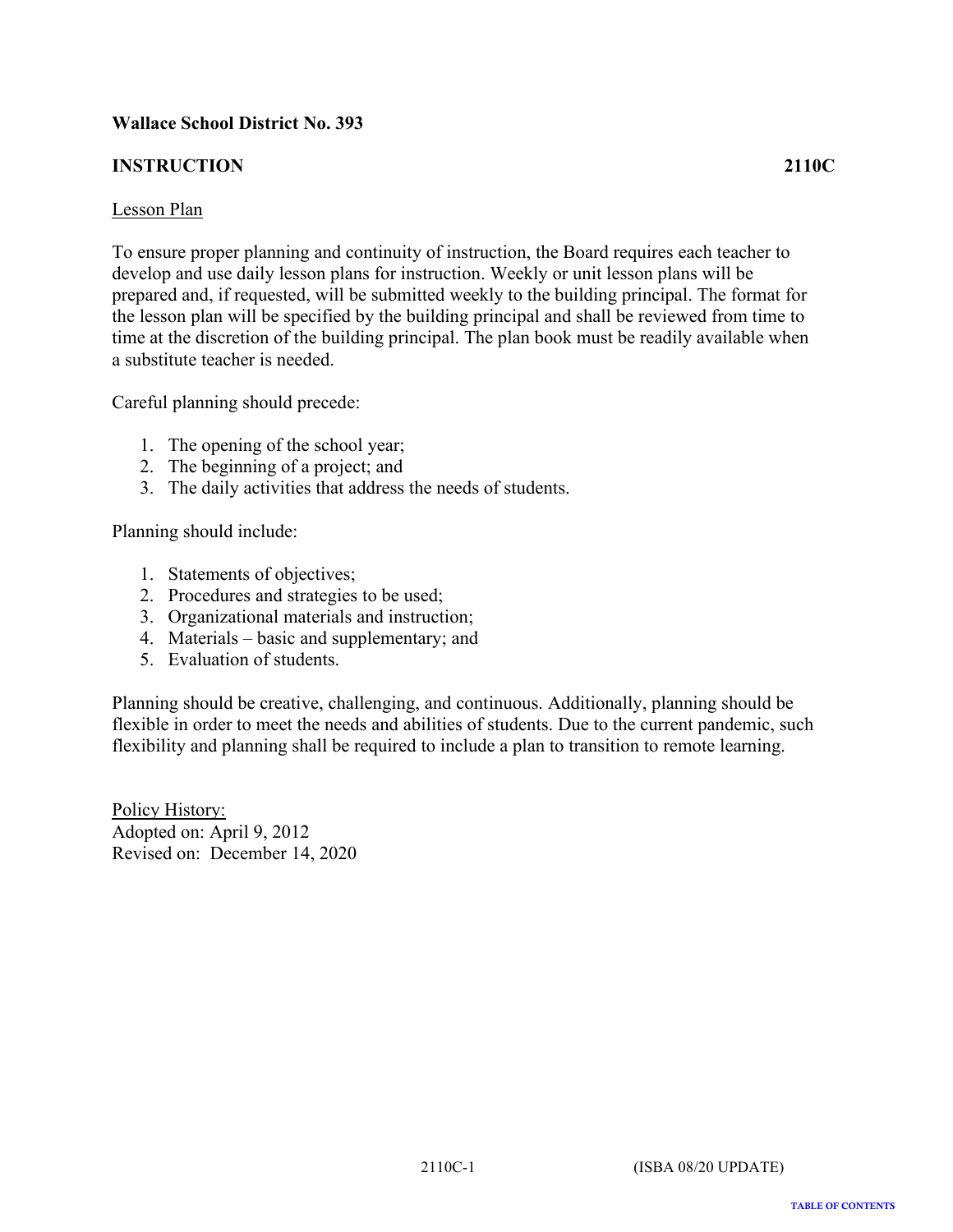# <span id="page-6-0"></span>**INSTRUCTION 2210P2C**

#### Health Emergency Related School Closure

The Superintendent may choose to temporarily close any school within the District if he or she determines it is necessary to do so to protect student or personnel health or safety. The Superintendent may close the school for up to five (5) days. Any closure of greater length may only be approved by the Board. Likewise, the decision to reopen the school following a closure of more than five (5) days may only be approved by the Board. Such decision shall be made in coordination with local health officials.

The Superintendent shall determine whether or not instruction should be provided remotely or via a blended in-person/remote model based, in part, on the anticipated length of the closure. In the event of a closure, the Superintendent shall work with the Board Chair to hold a special meeting to inform the Board of the closure and related issues.

The Superintendent shall consider at least the following in determining whether to close a school or schools:

- 1. Any guidance provided by the local health district;
- 2. The level of community transmission as described in the Idaho Back to School Framework 2020 promulgated by the Office of the Governor, the Idaho State Board of Education, the State Department of Education, and the Idaho Department of Health and Welfare; and
- 3. Whether a person known to be infected with COVID-19 has been in the school building.

The Superintendent shall contact local media to report any decision to close a school and shall inform impacted employees and parents/guardians of impacted students by before the start of the school day.

#### Work Schedules and Responsibilities for School Closures

The Superintendent shall determine which employees must report to work during a closure and whether they should do so remotely or in person.

Procedure History: Promulgated on: December 14, 2020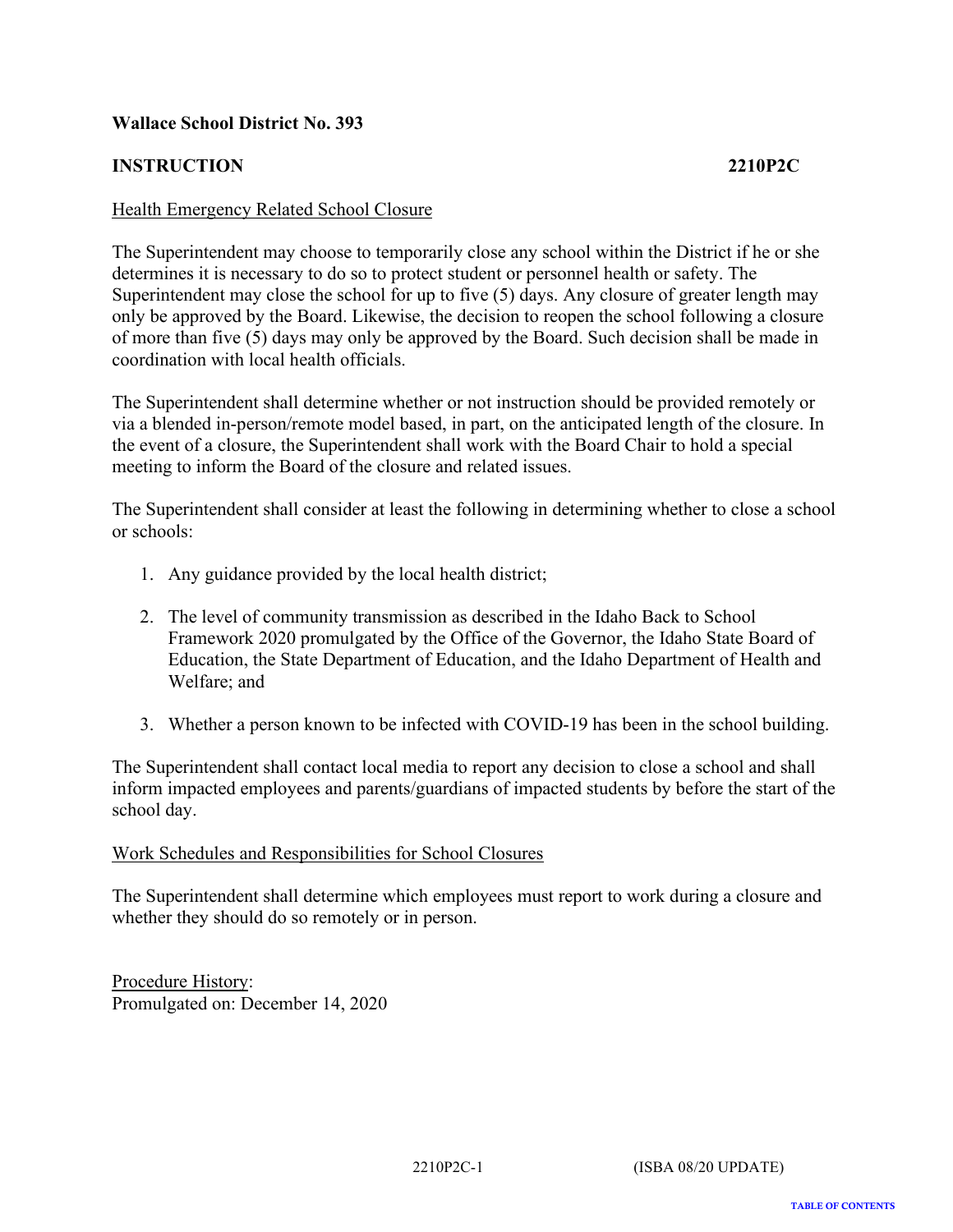# <span id="page-7-0"></span>**INSTRUCTION 2315C**

# Physical Activity Opportunities and Physical Education (PE) During Health Emergency

# Daily Physical Education (PE) K-12

All students in grades K-12, including students with disabilities, special healthcare needs, and those in alternative educational settings, will receive daily physical education (PE). The District shall strive to provide an amount of PE instruction consistent with the NASPE recommendations, to the extent feasible. All PE will be taught by a certified PE teacher. Student involvement in other activities involving physical activity, such as interscholastic or intramural sports, will not be substituted for meeting the PE requirement. Students will spend at least 50 percent of PE class time participating in moderate to vigorous physical activity.

The Superintendent or his or her designee shall review all District PE courses to ensure all appropriate health and safety measures, such as physical distancing and frequent sanitizing of touched items, are observed.

The District shall provide PE instruction to students attending school remotely, including in the event a District school must shift partially or entirely to remote learning. However, the Board may elect to waive all District PE requirements beyond the minimum required by IDAPA 08.02.03.104.

#### Integrating Physical Activity into the Classroom Setting

For students to receive the nationally recommended amount of daily physical activity, at least 60 minutes per day, and for students to fully embrace regular physical activity as a personal behavior, students need opportunities for physical activity beyond PE class. Toward that end:

- 1. Classroom health education will complement PE by reinforcing the knowledge and selfmanagement skills needed to maintain a physically active lifestyle and to reduce time spent on sedentary activities, such as watching television;
- 2. Opportunities for physical activity will be incorporated into other subject lessons; and
- 3. Classroom teachers will provide short physical activity breaks between lessons or classes, as appropriate

The Superintendent shall direct teachers to include frequent breaks for movement and exercise in lessons taught remotely.

#### Daily Recess

All elementary school students attending school in person will have at least 20 minutes each day of supervised recess, preferably outdoors, during which schools should encourage moderate to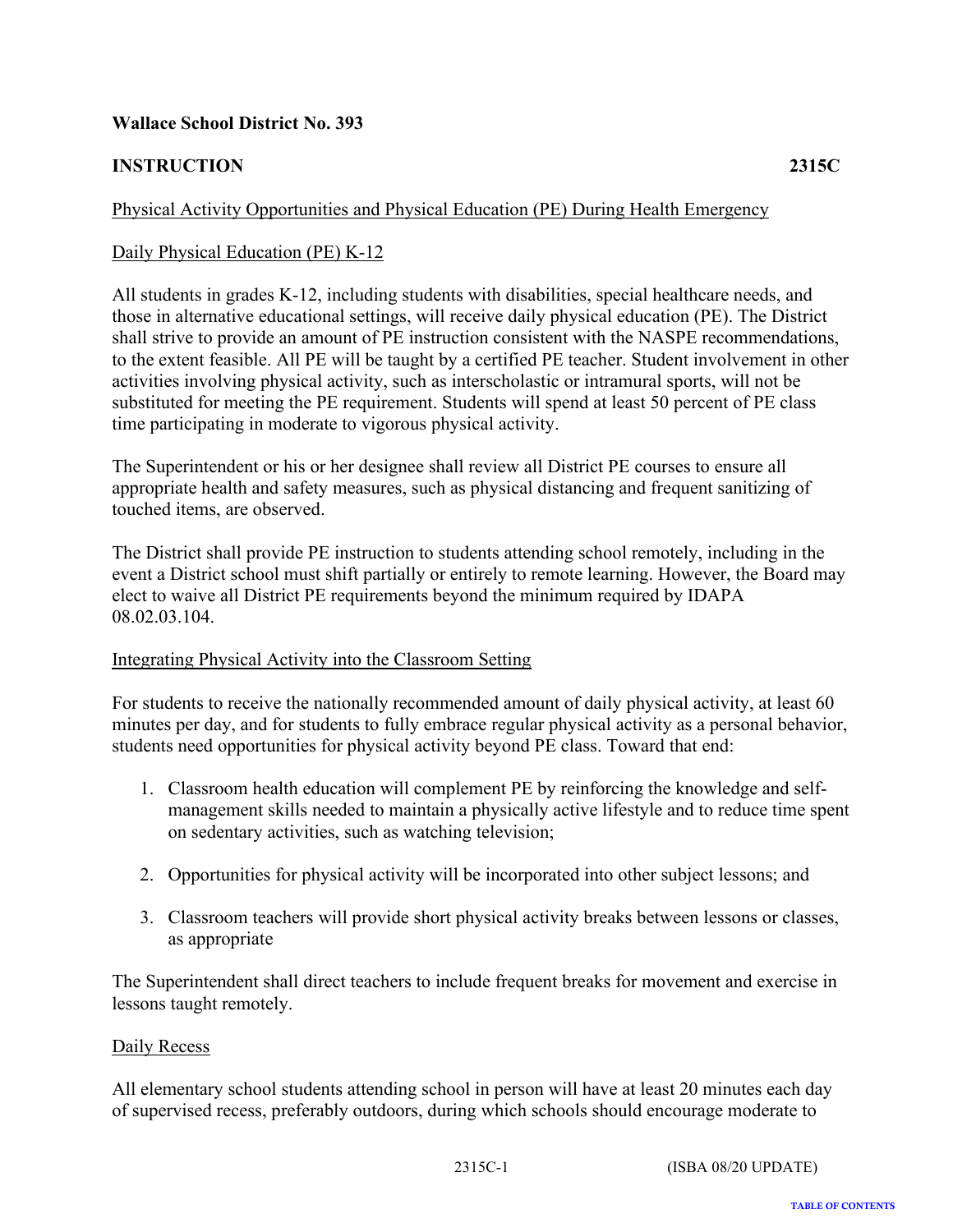vigorous physical activity verbally and through the provision of space. The recess schedule may be adjusted to ensure smaller gatherings of students.

Students will be monitored to ensure compliance with physical distancing requirements as well as any other rules.

The Superintendent may declare playground equipment off-limits due to pandemic-related safety concerns. Any playground equipment which is in use shall be sanitized frequently.

Schools should discourage extended periods (i.e., periods of two or more hours) of inactivity. When activities such as mandatory school-wide testing make it necessary for students to remain indoors for long periods of time, schools should give students periodic breaks during which they will be encouraged to stand and be moderately active.

Students shall be required to wash their hands or use hand sanitizer after recess.

#### Physical Activity and Punishment

Teachers and other school and community personnel will not use physical activity, such as running laps or push-ups, as punishment.

| Cross Reference: | 8200                                   | Local School Wellness                               |
|------------------|----------------------------------------|-----------------------------------------------------|
| Legal Reference: | I.C. $\S$ 33-512<br>IDAPA 08.02.03.104 | Governance of Schools<br>Other Required Instruction |
|                  |                                        |                                                     |

Policy History: Adopted on: April 9, 2012 Revised on: February 17, 2020 Revised on: December 14, 2020

**TABLE OF CONTENTS**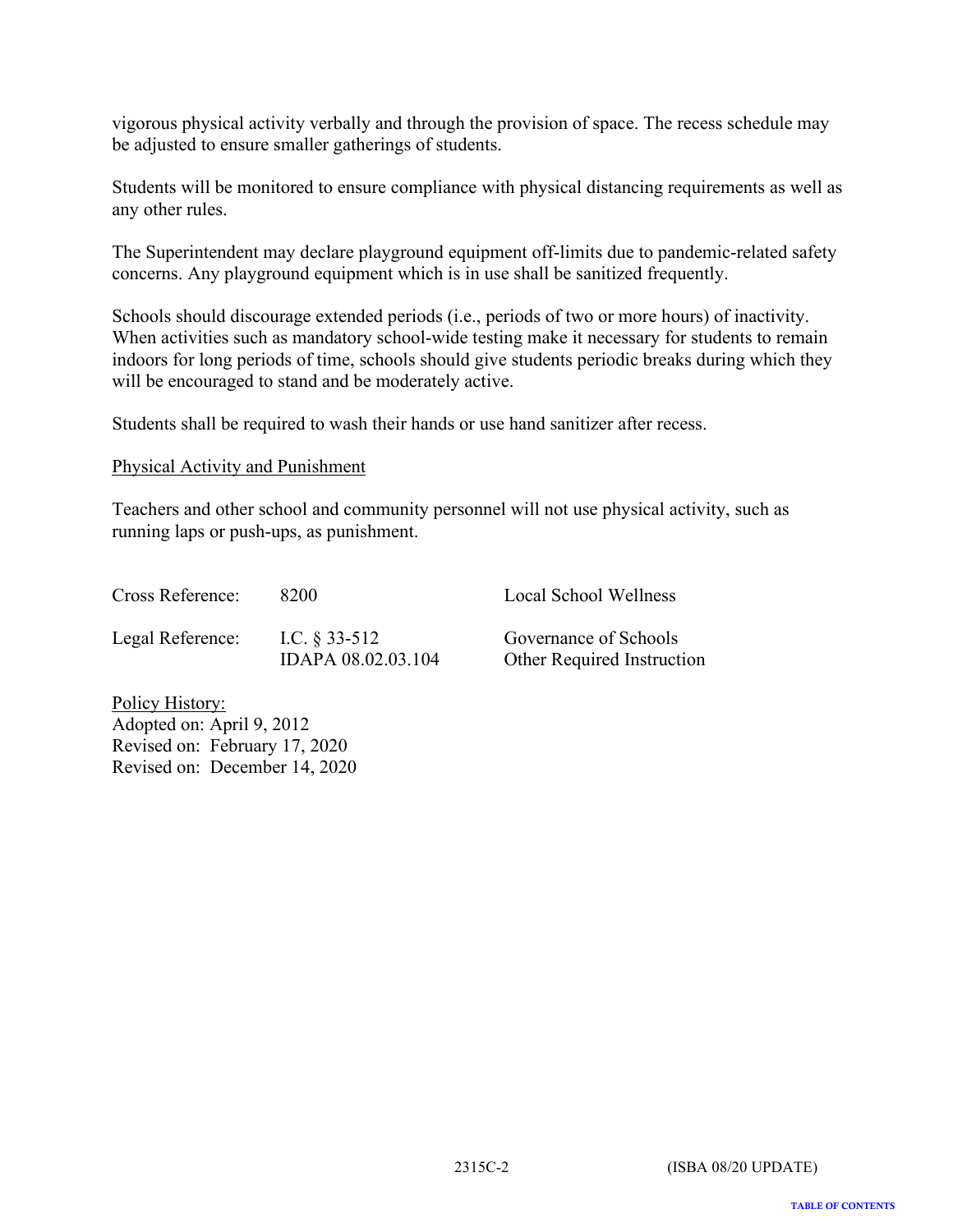# <span id="page-9-0"></span>**INSTRUCTION 2370C**

# Homebound, Hospital, and Home Instruction

The Board directs the Superintendent to work with any staff members he or she deems appropriate to create plans for remote learning. These plans shall allow for instruction of homebound students and students whose parents/guardians choose to have them attend school remotely.

Such students shall be included in calculating the average daily attendance.

| Legal References: | I.C. $\S$ 33-1001 | Foundation Program — State Aid —        |
|-------------------|-------------------|-----------------------------------------|
|                   |                   | Apportionment - Definitions             |
|                   | I.C. $§$ 33-1003A | Calculation of Average Daily Attendance |
|                   |                   |                                         |

Policy History: Adopted on: December 14, 2020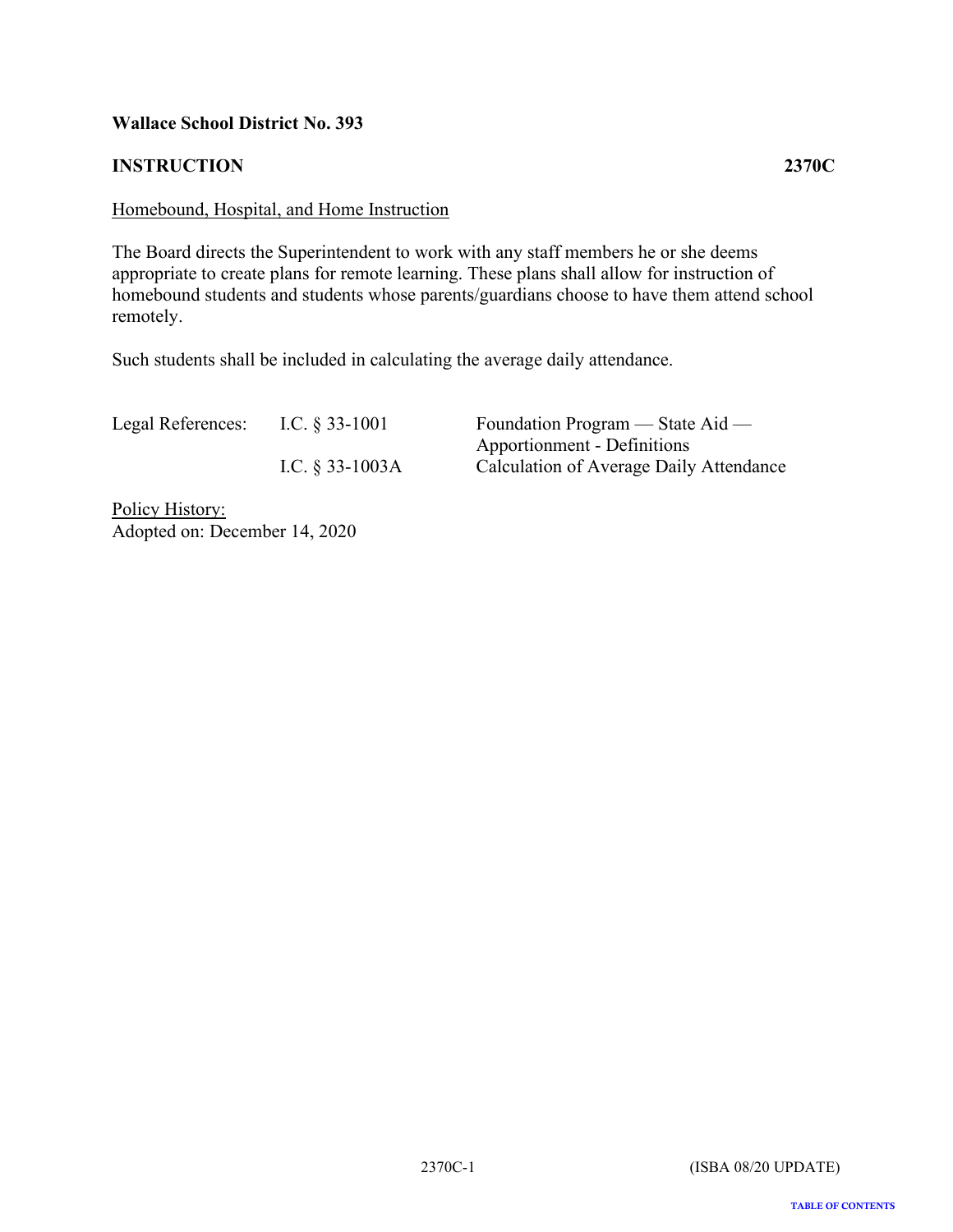# <span id="page-10-0"></span>**INSTRUCTION 2440C**

#### Online Courses and Alternative Credit Options

In addition to regular classroom-based instruction, students may earn credit through the following means. Instruction to elementary students may also be provided via virtual/online courses provided by the Idaho Digital Learning Alliance or any other accredited institution during the COVID-19 pandemic.

#### Virtual/Online Courses

The Superintendent is authorized to create a process for students enrolled in elementary or secondary schools to register for enrollment in online courses provided by accredited organizations. At a minimum, such process for registration for online courses shall be accommodated through the District's normal registration process. Any such registration requests shall be made no later than 30 days prior to the end of the term preceding the term in which online enrollment is sought.

Online courses may be counted as credit toward graduation.

#### Correspondence Courses

The District will permit a student to enroll in an approved correspondence course from an institution approved by the State Department of Education, in order that such a student may include a greater variety of learning experiences within the student's educational program.

High school students may earn, through correspondence, a maximum of 8 units of academic credit to be applied toward graduation requirements.

Only courses offered by institutions recognized by the Board will be accepted. The express approval of the principal shall be obtained before the course is taken.

Credit for correspondence courses may be granted provided the following requirements are met:

- 1. Prior permission has been granted by the principal; and
- 2. The program fits the education plan submitted by the regularly enrolled student.

An official record of the final grade must be received by the school before a diploma may be issued to the student.

| Cross References:             | 2700 - 2700P<br>3030<br>3050 | <b>High School Graduation Requirements</b><br>Part-Time Attendance/Dual Enrollment<br>Attendance |
|-------------------------------|------------------------------|--------------------------------------------------------------------------------------------------|
| Legal Reference:              | I.C. $\S$ 33-5501, et seq.   | Idaho Digital Learning Academy                                                                   |
| Policy History:               |                              |                                                                                                  |
| Adopted on: April 9, 2012     |                              |                                                                                                  |
| Revised on: March 11, 2013    |                              |                                                                                                  |
| Revised on: December 14, 2020 |                              |                                                                                                  |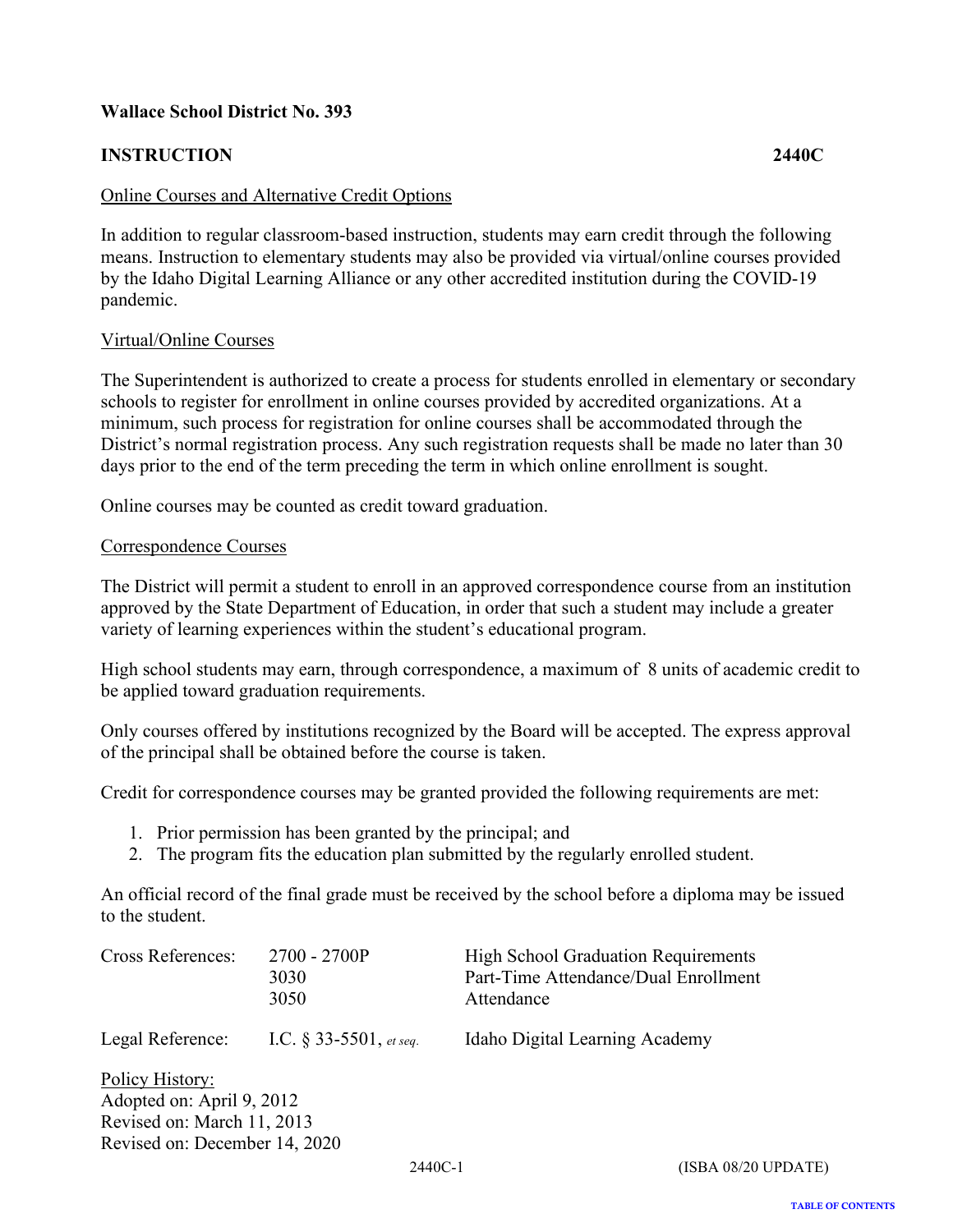# <span id="page-11-0"></span>**INSTRUCTION 2720C**

#### Participation in Commencement Exercises

#### Statement of Policy

A student's opportunity to participate in the commencement exercises of the District's graduating class is a privilege. As such, participation in this ceremony is reserved for those members of the graduating class who have completed all of the State and local requirements for graduation before the date of the ceremony. Students who complete their requirements after the date of commencement exercises will receive their diploma at that time.

#### Organization and Content of Commencement Exercises During Health Emergency

The school administration shall exercise plenary control over all aspects of any graduation ceremony held within the District. The ceremony may be conducted in person in any other manner deemed safe and appropriate for the event, including but not limited to an online or virtual graduation ceremony.

School principals are encouraged to use innovative approaches to holding a ceremony which celebrates students completion of high school while maintaining social distancing, avoiding the gathering of large crowds, and minimizing the touching of shared objects. The Board shall review and may approve or deny each high school's plans for commencement exercises. The school administration may invite graduating students to participate in high school graduation exercises according to academic class standing or class officer status. Any student who, because of academic class standing, is requested to participate may choose to decline the invitation.

Students selected to participate may choose to deliver an address, poem, reading, song, musical presentation, or any other pronouncement of their choosing. The principal shall review and approve the student's address, poem, reading, song, musical presentation, or any other pronouncement of their choosing prior to its presentation to the audience attending the graduation ceremony to ensure that there is no conflict with the Establishment Clause found in the First Amendment to the United States Constitution, The Idaho Constitution, or the laws of the State of Idaho.

|                            | Legal References: U.S. Const. amend. I, cl. 1-2 Free Exercise and Establishment |
|----------------------------|---------------------------------------------------------------------------------|
|                            | Clauses of the First Amendment                                                  |
| Id. Const. art. IX, $\S$ 6 | Religious Test and Teaching in School                                           |
|                            | Prohibited                                                                      |
| I.C. $\S$ 33-512           | District Trustees - Governance of Schools                                       |
| I.C. $\S$ 33-1603          | Sectarian Instruction Forbidden                                                 |
| I.C. $§$ 67-5909           | Commission on Human Rights - Acts                                               |
|                            | Prohibited                                                                      |
|                            |                                                                                 |

Policy History: Adopted on: April 9, 2012 Revised on: December 14, 2020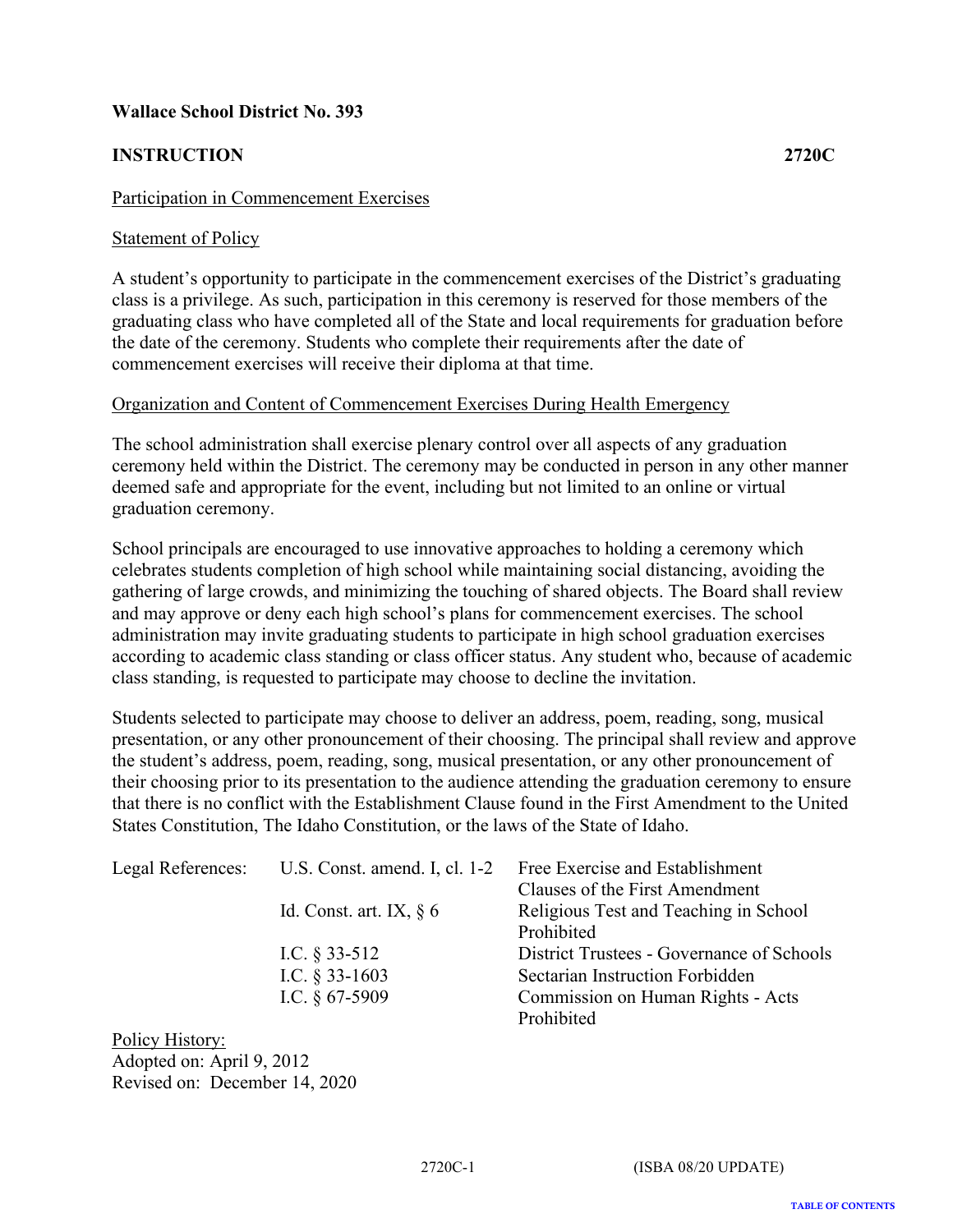# <span id="page-12-0"></span>**STUDENTS 3050C**

## Attendance Policy During Health Emergency

The Board of Trustees authorizes the Superintendent or designee to set an attendance policy for students that takes into account the location of instructional services, the applicability of proficiency-based instruction, the student's grade level, and the health and safety of the student and their household. Students are expected to complete assigned work. If a student is not present for the instructional day, the student shall be permitted to complete all work assigned by the teacher within a reasonable period of time determined by the teacher. Students shall not lose credit or incur a grade reduction for reasons related to attendance without good reason as determined by the Board.

Policy History: Adopted on: December 14, 2020

**TABLE OF CONTENTS**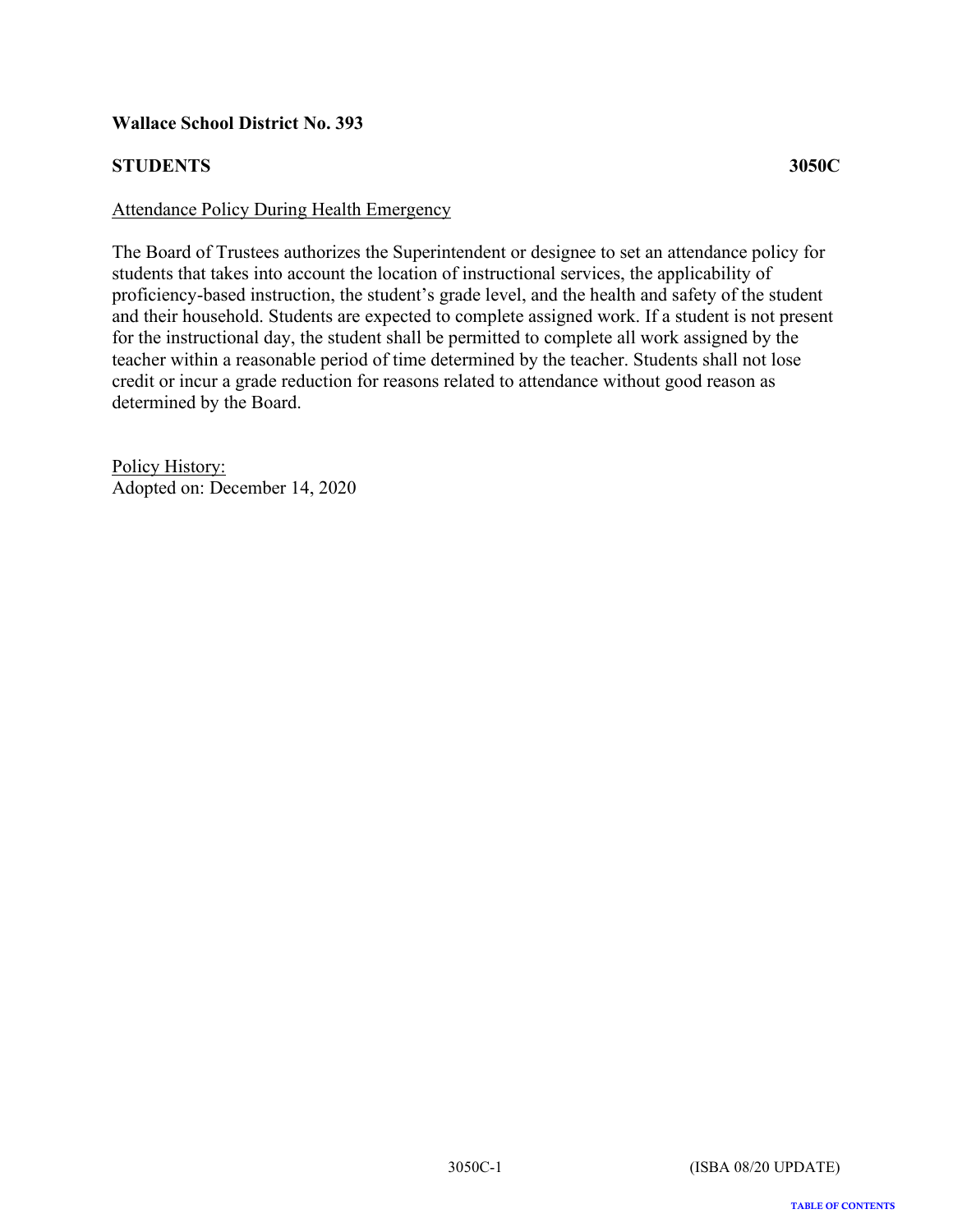# <span id="page-13-0"></span>**STUDENTS 3255C**

## Student Dress During Health Emergency

One of the fundamental purposes of school is to provide the foundation for the creation and development of a proper attitude toward education. In order to further this purpose, it is essential to create and maintain an effective teaching and learning environment. Student attire impacts the teaching and learning environment. It can either promote a more effective educational environment, or it can disrupt the educational climate and process. Student attire that is acceptable for some social settings may not be acceptable for the educational environment of school.

Students are reminded that their appearance, clothing, and grooming, significantly affect the way others respond to them. Matters of dress remain primarily the responsibility of students, in consultation with their parents/legal guardians. Nevertheless, since it is the duty of the Board of Trustees to provide an educational atmosphere conducive to learning; minimizing disruptions or distractions; and to protect the health, safety, and morals of students, all students will adhere to the following certain minimum standards of dress when the student is on any school premises or at any school sponsored activity, regardless of location.

In general, students are not to wear or carry items of apparel (clothing, accessories, cosmetics, tattoos, jewelry - including body piercings) which depict or allude to, by picture, symbol, or word, drugs, including alcohol and tobacco; controlled substances; drug paraphernalia; gangs; violence; sexually explicit, lewd, indecent, or offensive material; or illegal acts. The wearing, use, or display of any gang clothing or attire jewelry, emblem, badge, symbol, sign, codes, or other things which evidence membership or affiliation in any gang (based upon the principal's or his or her designee's reasonable belief that gangs may be present in a school) is prohibited on any school premises or at any school sponsored activity, regardless of location.

Head coverings are inappropriate in the school building during regular school hours, unless the principal or designee specifically makes an exception to the policy.

Unless the principal or designee indicates otherwise, students will wear footwear at all times.

The Board of Trustees urges parents and students to exercise sound judgment, based upon the standard of appropriateness for the school setting. For example, clothing exposing bare midriffs and short shorts and skirts will not be allowed. The Superintendent or his or her designee is hereby authorized to promulgate regulations consistent with the provisions of this policy.

#### Masks and Personal Protective Equipment

Students are encouraged to wear a mask or other appropriate face covering that shields their mouth and nose while present in any school building. The District does not require the use of face coverings and will not provide such coverings unless at the discretion of the building principal.

This policy's other provisions, including but not limited to its prohibition of pictures or symbols which are sexually explicit, violent, or signal gang membership, shall apply to face masks.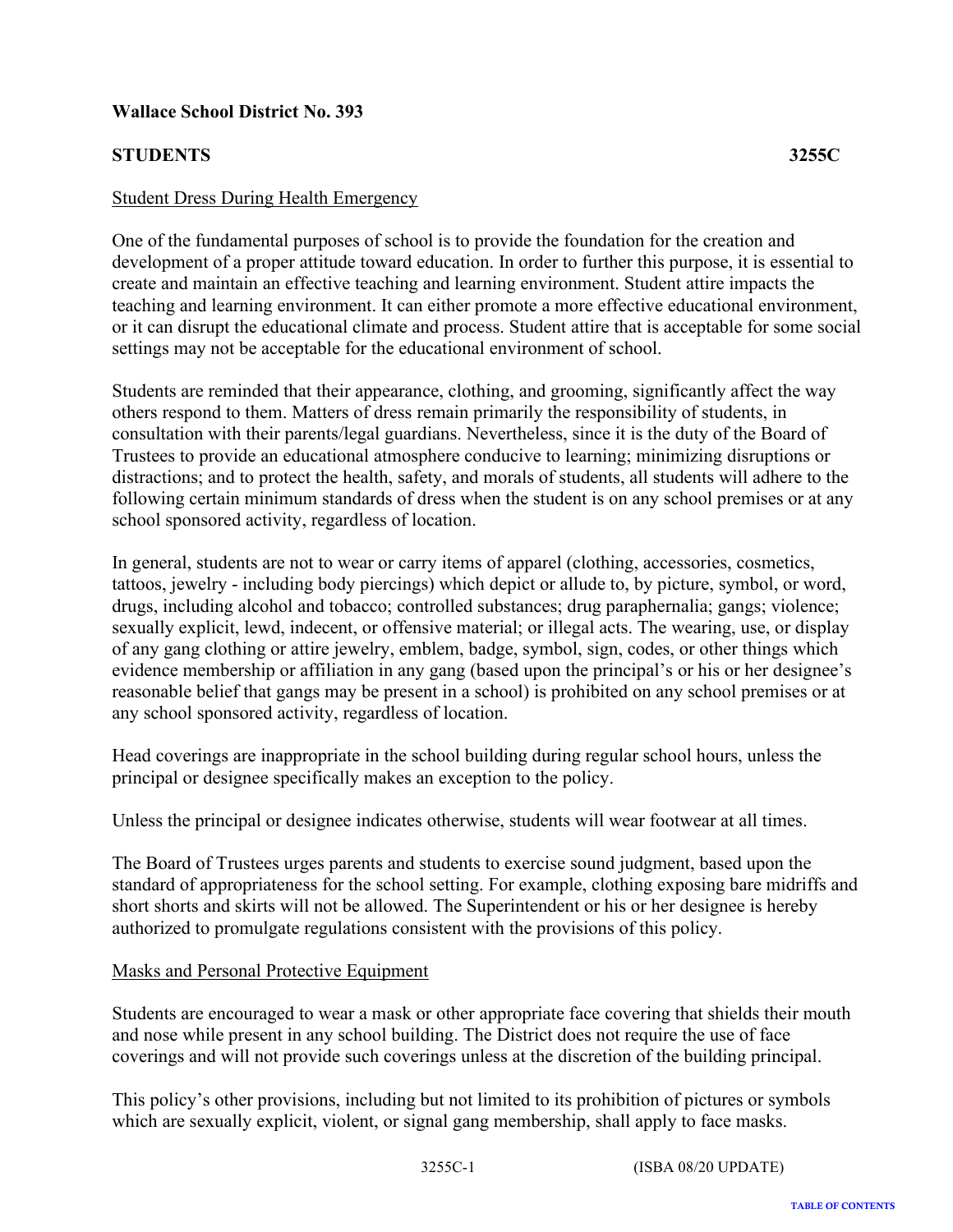# Interpretation and Implementation of Policy

The building principal/designee shall use reasonable discretion in interpreting and implementing the provisions of this policy. If a conflict arises in the interpretation of this policy, the interpretation of the building principal or designee shall be final. Principals, administrators, and teachers shall use reasonable discretion in enforcing this policy.

# Enforcement

Teachers and administrators may deny class entrance to students dressed or otherwise adorned inappropriately until arrangements may be made for their proper attire. All time missed from classes for failure to adhere to this policy will be deemed unexcused absences. Parents/guardians will be notified each time a student is asked to leave school because of inappropriate attire. Students who are insubordinate or refuse to change the improper attire, or who repeat dress code violations shall be subject to disciplinary action up to and including suspension or expulsion, depending on all the facts and circumstances, for violating the standards of student conduct.

# Temporary Exceptions

In order to allow appropriate attire for a particular educational or school activity, the building principal or his or her designee has the authority to grant temporary exceptions to specific provisions of this policy and related regulations. An example of such an exception might be where a specially scheduled school event required a group of students to dress unusually on a particular day.

#### Accommodations

The District will seek to accommodate cultural, religious, and ethnic differences in dress and grooming, provided such dress or grooming does not materially or substantially disrupt the educational process of the school or create a health or safety hazard for students, staff, or others. No student shall be required to modify their natural head or facial hair, such as by shaving or straightening through the application of heat or chemicals.

| Cross Reference:                                                          | 3255                                   | <b>Student Dress</b>                                                      |
|---------------------------------------------------------------------------|----------------------------------------|---------------------------------------------------------------------------|
| Legal References:                                                         | I.C. $\S 33-506$<br>I.C. $§$ 33-512(6) | Organization and Government of Board of Trustees<br>Governance of Schools |
| Policy History:<br>Adopted on: April 9, 2012<br>Revised on: April 9, 2018 |                                        |                                                                           |

Revised on: April 9, 2018 Revised on: December 14, 2020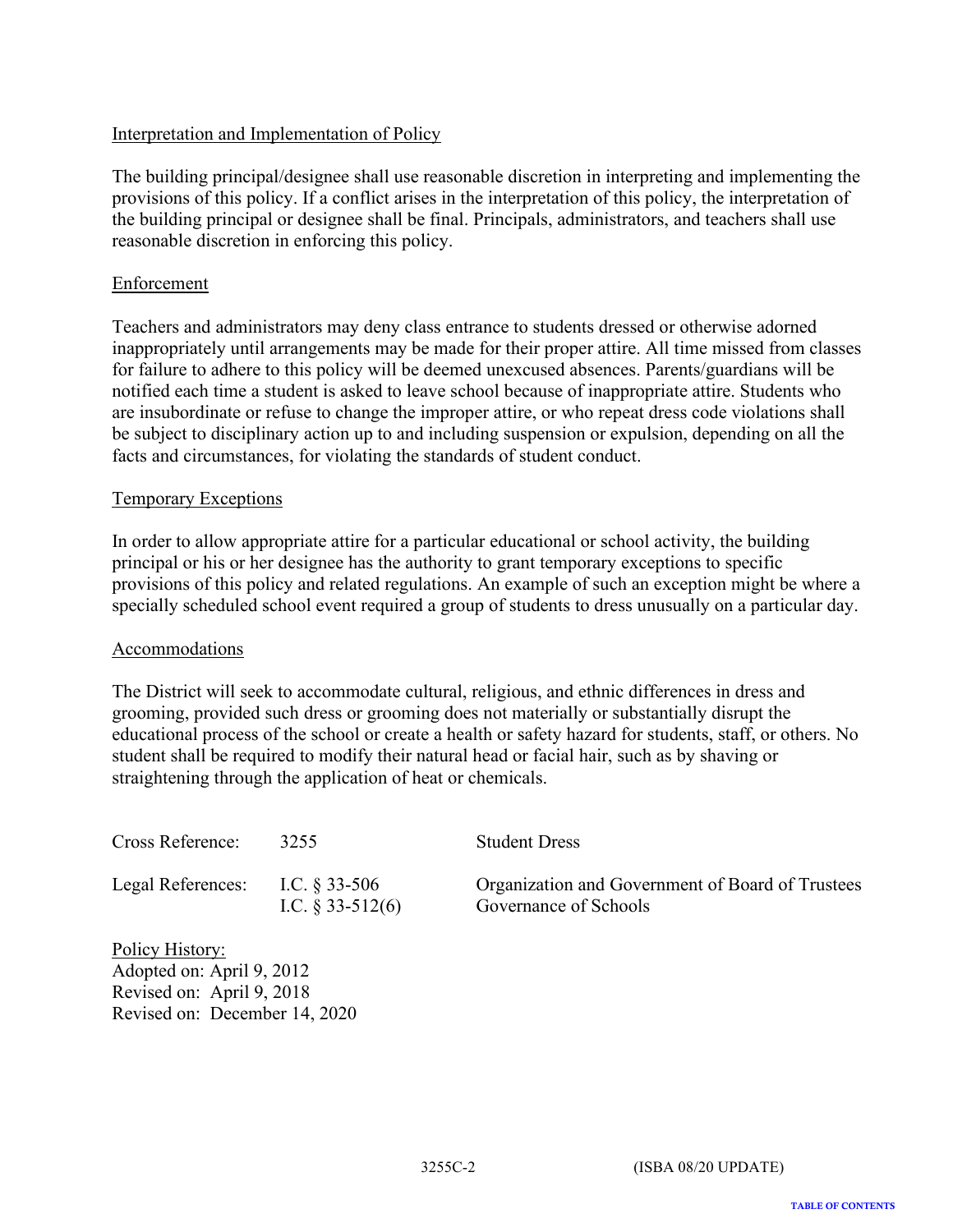# <span id="page-15-0"></span>**STUDENTS 3500C**

# Student Health/Physical Screenings/Examinations During Public Health Emergency

# Healthy Hand Hygiene Behavior

All students will engage in hand hygiene at times including, but not limited to, the following;

- 1. Arrival at the facility and after breaks;
- 2. Before and after preparing, eating, or handling food and drinks;
- 3. Before and after administering medication or undergoing a health screening;
- 4. After coming in contact with bodily fluid;
- 5. After recess;
- 6. After handling garbage; and
- 7. After use of the restroom.

Hand hygiene includes, but is not limited to, washing hands with soap and water for at least 20 seconds. If hands are not visibly dirty, alcohol-based sanitizers with at least 60% alcohol can be used if soap and water are not readily available.

#### Health Screenings

The Board may arrange each year for health services to be provided to all students. Such services may include, but are not be limited to:

- 1. The development of procedures at each building for the isolation and temporary care of students who become ill during the school day;
- 2. The consulting services of a qualified specialist for staff, students, and parents;
- 3. Vision and hearing screening;
- 4. Scoliosis screening; and
- 5. Immunization as provided by the Department of Health and Human Services.

Parents/guardians will receive a written notice of any screening result which indicates a condition that might interfere or tend to interfere with a student's progress.

In general, the District will not conduct physical examinations of a student without parental consent to do so or by court order, unless the health or safety of the student or others is in question. Further, parents will be notified of the specific or approximate dates during the school year when any non-emergency, invasive physical examination or screening administered by the District is conducted which is:

- 1. Required as a condition of attendance;
- 2. Administered by the school and scheduled by the school in advance; and
- 3. Not necessary to protect the immediate health and safety of the student or other students.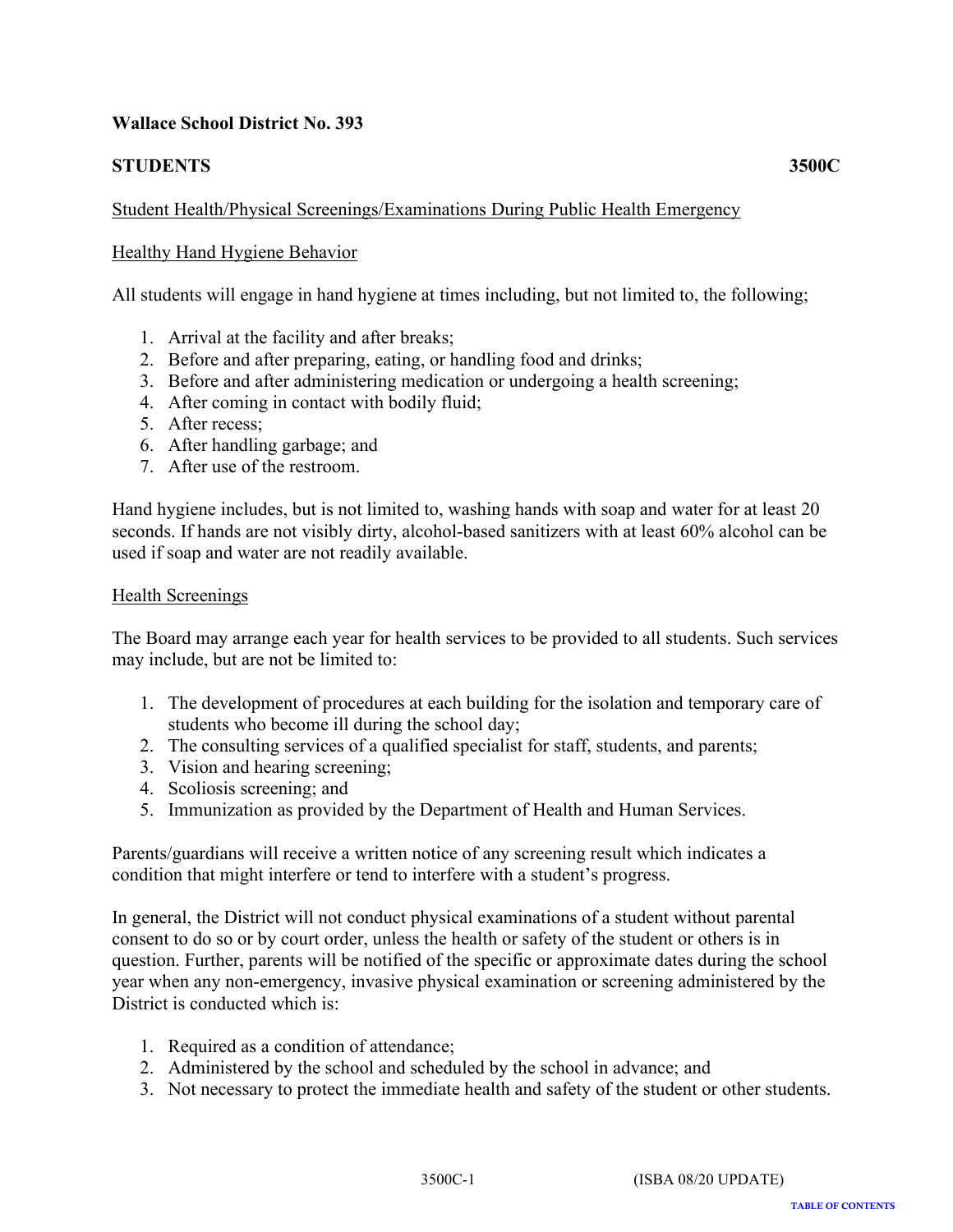Parents or eligible students will be given the opportunity to opt out of the above-described nonemergency, invasive physical examination or screening.

As used in this policy, the term "invasive physical examination" means any medical examination involving the exposure of private body parts or any act during such examination that includes incision, insertion, or injection into the body, but this does not include a hearing, vision, or scoliosis screening.

Students who wish to participate in certain extracurricular activities may be required to submit to a physical examination to verify their ability to participate in the activity. Students participating in activities governed by the Idaho High School Activities Association will be required to follow the rules of that organization, as well as other applicable District policies, rules, and regulations.

All parents will be notified of the requirements of the District's policy on physical examinations and screening of students, at least annually at the beginning of the school year and within a reasonable period of time after any substantive change in the policy.

Legal References: 20 U.S.C. § 1232h(b) Protection of Pupil Rights - Limits on Survey,

Analysis, or Evaluations IDAPA 08.02.03.160 Safe Environment and Discipline

Policy History: Adopted on: April 9, 2012 Revised on: January 13, 2020 Revised on: December 14, 2020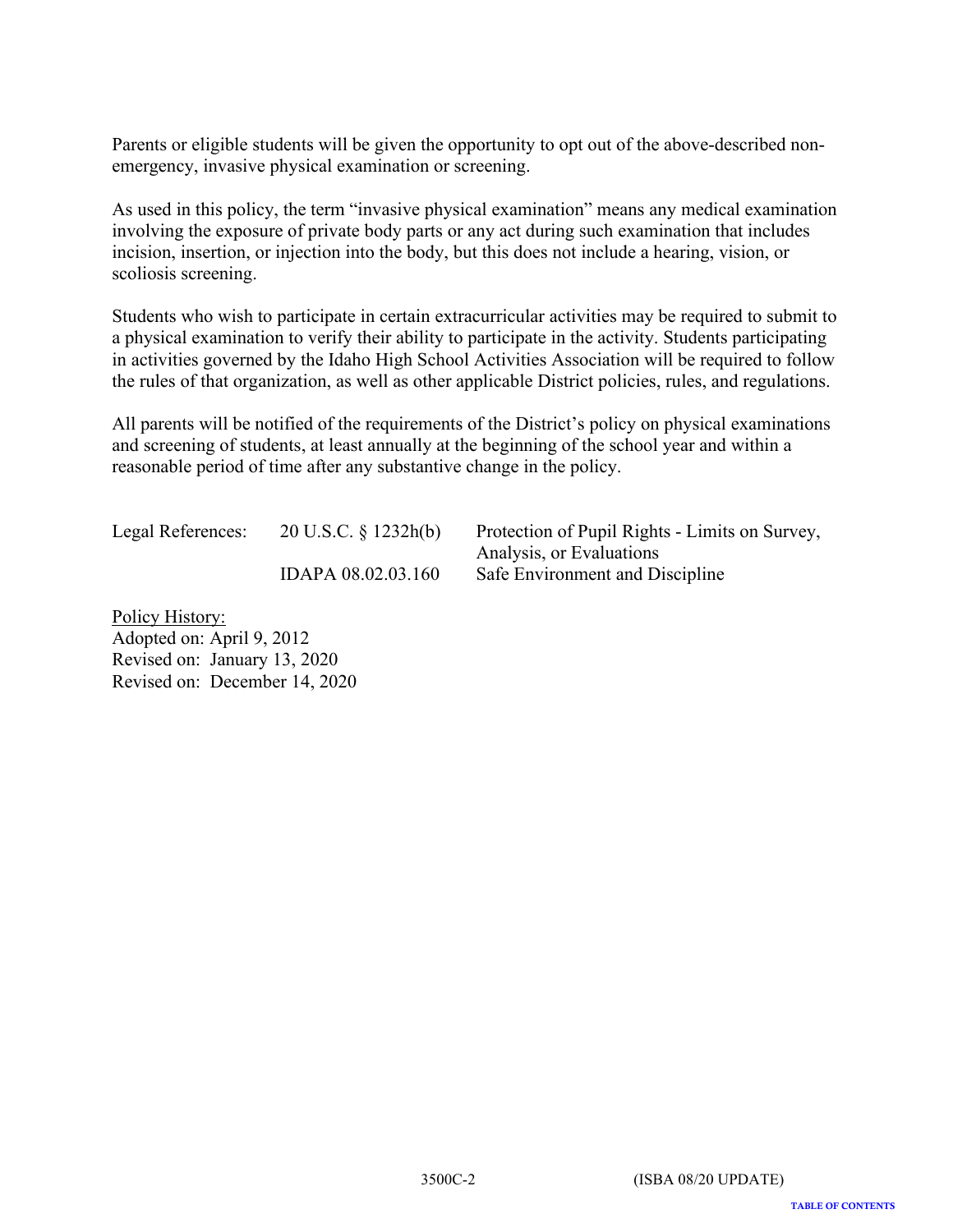# <span id="page-17-0"></span>**NONINSTRUCTIONAL OPERATIONS 3520C**

# Contagious or Infectious Diseases During Health Emergency

## Symptoms of Illness

Students who are ill, feeling ill, diagnosed as ill, or otherwise demonstrating symptoms of illness must not come to school.

Students who have a fever or exhibit other signs of illness while at school must be isolated in a designated area until such time as the student's parent/guardian may arrive at the school to retrieve the ill student. To the best of the District's ability, all surfaces and areas touched by the student should be thoroughly cleaned and disinfected by a designated staff once the student has vacated the area. Students may engage in alternative delivery of education services during the period of illness or be permitted to make up work in accordance with Policy 3050.

Parents/guardians or caregivers of students who are ill, feeling ill, diagnosed as ill, or otherwise demonstrating symptoms of illness must not be present at the school for any reason including but not limited to gatherings or to drop off or pick up students except as provided by this policy. To avoid exposing others to illness, parents/guardians who are ill must make arrangements with others to transport students to school events, if at all practicable. If not practicable, parents/guardians must not leave their vehicle during pickup or drop off and must arrange with the District staff to accompany the student to the vehicle in accordance with physical distancing guidelines.

The District encourages parents/guardians to keep students' home from school in accordance with CDC quarantine recommendations if the student has been in close contact with someone who has COVID-19. The student may be provided with instruction as described in Policy 2370C.

#### Student Arrival

Hand hygiene stations will be available at the entrance of any school building, so that children can clean their hands before they enter. If a sink with soap and water is not available, the District will provide hand sanitizer containing at least 60% alcohol. Hand sanitizer will be kept out of elementary students' reach and student use will be supervised by staff.

A District employee will greet children outside the school as they arrive to ensure orderly compliance with the provisions of this policy.

#### Non-Invasive Daily Health Screening

Designated staff are authorized to test the temperature of students with an approved no-contact or touchless temperature reader. Such temperature checks shall be conducted in a in a manner that ensures privacy and ensures only those with a need to know are informed if a student has a fever. Students who have a fever or are exhibiting other signs of illness must be isolated in a designated area until such time as a parent or caregiver may arrive at the school to retrieve the student. To the best of the District's ability, all surfaces and areas touched by the student should be thoroughly

3520C-1 (ISBA 08/20 UPDATE)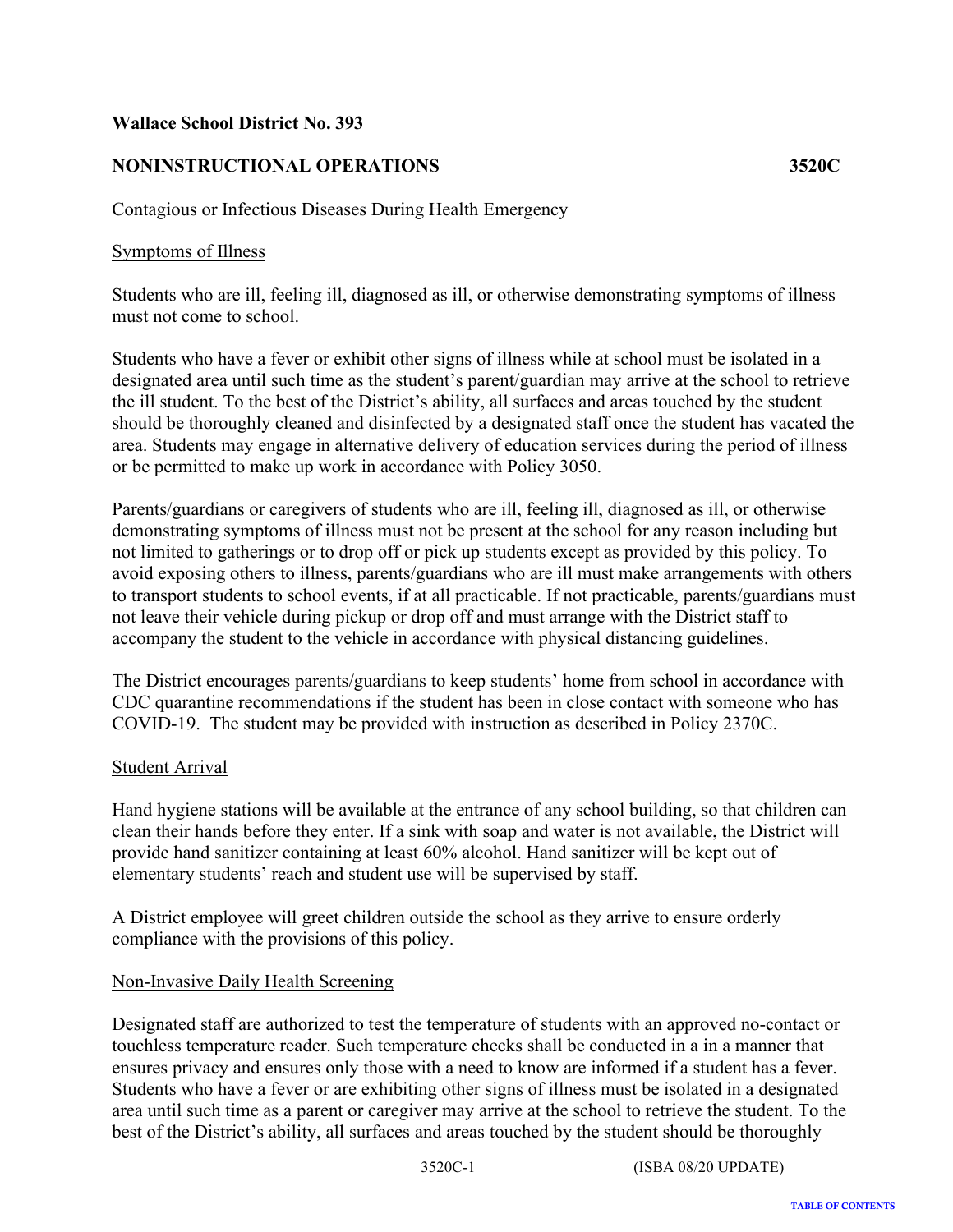cleaned and disinfected by a designated staff member once the student has vacated the area. Such sanitizing should be carried out by staff utilizing safety measures in accordance with state and/or local health standards as applicable.

Students who have a fever or are exhibiting other signs of illness must be isolated in a designated area until such time as a parent or caregiver may arrive at the school to retrieve the student. To the best of the District's ability, all surfaces and areas touched by the student should be thoroughly cleaned and disinfected by a designated staff member once the student has vacated the area. Such sanitizing should be carried out by staff utilizing safety measures in accordance with state and/or local health standards as applicable.

The District is required to provide educational services to all school age children who reside within its boundaries. Attendance at school may be denied to any child diagnosed as having a contagious or infectious disease that could make the child's attendance harmful to the welfare of other students. In the instance of diseases causing suppressed immunity, attendance may be denied to a child with suppressed immunity, in order to protect the welfare of the child with suppressed immunity when others in the school have an infectious disease which, although not normally life threatening, could be life threatening to the child with suppressed immunity.

The Board recognizes that communicable diseases that may afflict students range from common childhood diseases, acute and short-term in nature, to chronic, life-threatening diseases such as human immunodeficiency virus (HIV) infection. The District shall rely on the advice of the public health and medical communities in assessing the risk of transmission of various communicable diseases to determine how best to protect the health of both students and staff.

Management of common communicable diseases will be in accordance with Idaho Department of Health and Welfare guidelines and communicable diseases control rules.

Students who complain of illness at school may be referred to the school nurse or other responsible person designated by the Board and may be sent home as soon as the parent or person designated on the student's emergency medical authorization form comes to retrieve them.

The District reserves the right to require a statement from the student's primary care provider authorizing the student's return to school. In all proceedings related to this policy, the District shall respect the student's right to privacy.

When information is received by a staff member or volunteer that a student is afflicted with a serious communicable disease, the staff member or volunteer shall promptly notify the school nurse or other responsible person designated by the Board to determine appropriate measures to protect student and staff health and safety. The school nurse or other responsible person designated by the Board, after consultation with and on the advice of public health officials, shall determine which additional staff members, if any, have need to know of the affected student's condition.

Only those persons with direct responsibility for the care of the student or for determining appropriate educational accommodation will be informed of the specific nature of the condition, if it is determined there is a need for such individuals to know this information.

Parents of other children attending the school may be notified that their child has been exposed to a communicable disease without identifying the particular student who has the disease.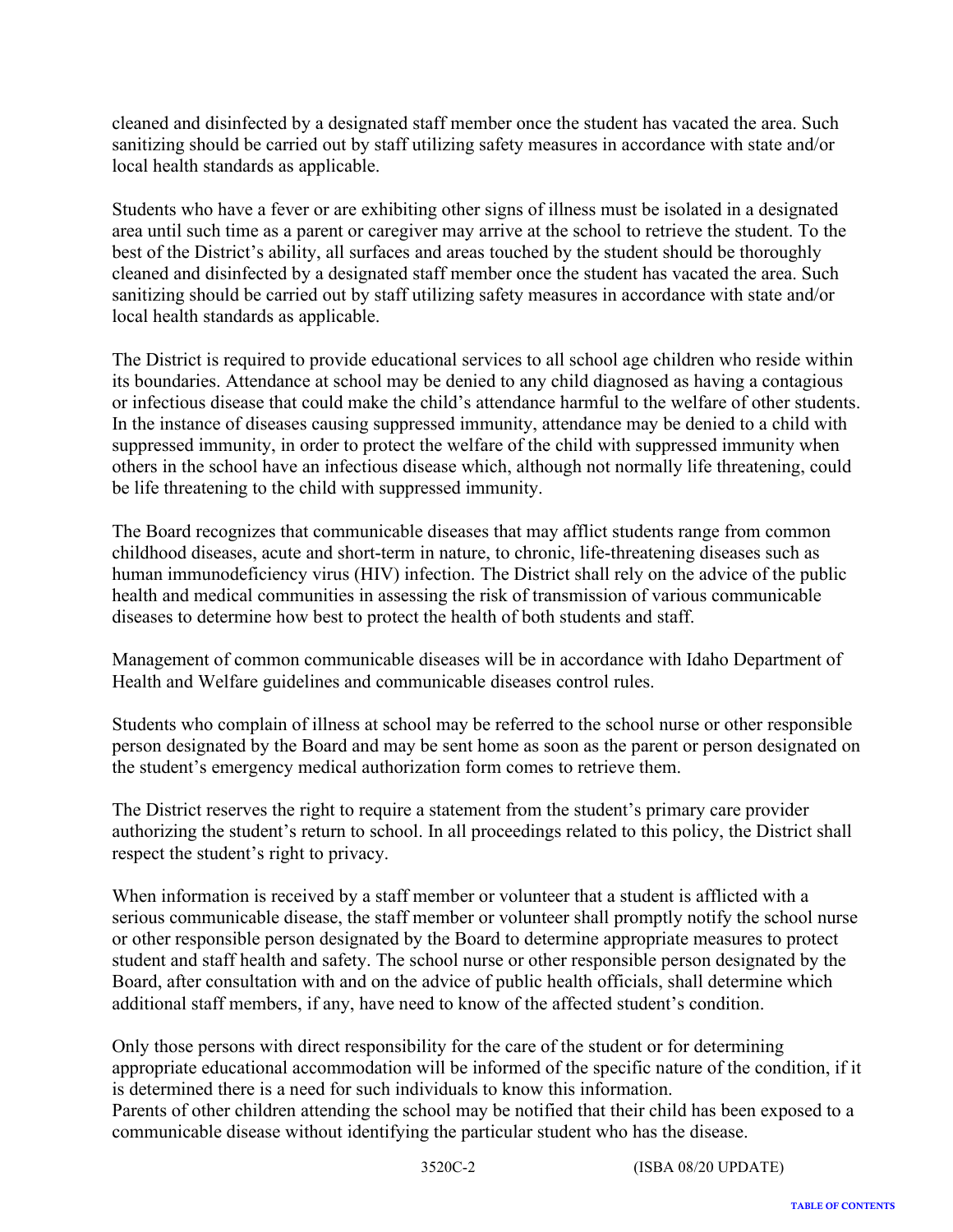## Pediculosis (Head Lice)

Pediculosis is the infestation of the hair, skin, or pubic area with adult lice, larvae, or nits (eggs).

The psychological, social, and economic impact of head lice infestations can create a problem in the community. Every attempt will be made to educate students and parents on the prevention and eradication of head lice before and after an infestation is detected.

To avoid embarrassment and to contain the infestation, whole classrooms will be checked for head lice upon the report of possible infestation by a classroom teacher. The principal, his or her designee, school nurse, or another qualified professional will examine the child in question and their classmates. Siblings of students found with lice and their classmates will also be checked if there is the suspicion that infestation may exist. Due to the possible and very probable epidemic infestation of head lice in the school environment, anyone exhibiting head lice will be isolated immediately.

Any student found to have head lice will be removed from the classroom with their belongings. The parent/guardian and/or listed emergency contact will be contacted so they can pick up the student and begin treatment immediately. A student suspected of infestation will not ride the bus. The student will be held in the front office or the nurse's office until the parent/guardian arrives in order to avoid further infestation.

Parents/guardians should be provided with printed educational information on head lice treatment. The educational material should include details explaining the problem and list the procedures for treatment and requirements for reentering school.

The student may return to school after being successfully treated so that no live lice or eggs are detected by the school nurse or a designated school official. The student's parent/guardian must accompany the student upon their return to school and remain present during the recheck. With the presence of nits or lice at the time of recheck, the student will continue to be excluded from school.

In the interest of the health and welfare of students enrolled in the District, no student will be permitted to attend classes if they are infested with head lice or the eggs of head lice.

All other children in the classroom where lice or nits have been reported will be checked and given a letter to take home explaining the situation and the need for parents to inspect their children carefully. Any child who is suspected of having lice will be treated with the utmost discretion.

Legal Reference: I.C. § 33-512 District Trustees - Governance of Schools

Policy History: Adopted on: April 9, 2012 Revised on: December 14, 2020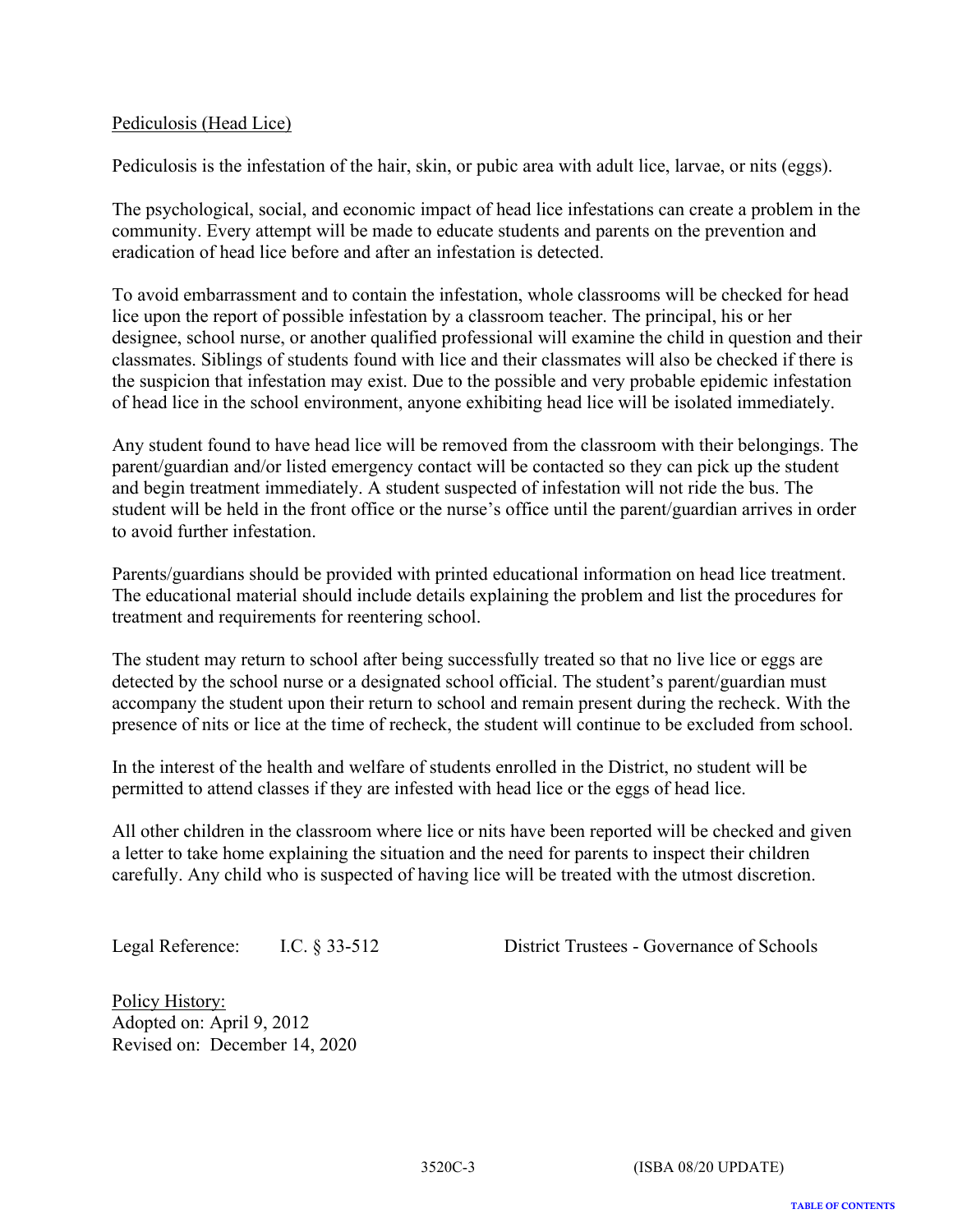# <span id="page-20-0"></span>**COMMUNITY RELATIONS 4140C**

Gatherings, Events, and Visitors to the Schools During Health Emergency

All building administrators shall ensure that prominent notices are posted at each entrance requiring that all visitors first report to the administrative office and that any meeting must be preapproved. This includes all parents, Board members, volunteers, social service workers, invited speakers, maintenance and repair persons not employed by the District, salespersons, representatives of the news media, former students, and any other visitors.

Visits to individual classrooms during instructional time shall not be permitted except with the principal's and teacher's approval, and such visits shall not be permitted if their duration or frequency interferes with the delivery of instruction or disrupts the normal school environment. All pre-approved visitors to the classroom shall comply with the District's health and safety protocols.

Conferences should be held outside school hours or during the teacher's conference or prep time.

#### Loitering/Unauthorized Persons

The principal has authority to request assistance from law enforcement if any visitor or unauthorized individual refuses to leave school grounds or creates a disturbance. Violation of District policy may lead to removal from the building or grounds and denial of further access to District buildings or grounds.

Employees shall report to the principal any person loitering on or near a school building or school grounds. The principal may request such unauthorized individual leave or remove him or her from the school premises or area. If the individual does not leave voluntarily or resists removal, law enforcement shall be notified and requested to assist in the removal. The principal or designee shall notify the Superintendent's office immediately if such a situation develops.

Unauthorized persons loitering in or about any school building, or on school grounds shall be asked to leave the premises. Any such person failing to leave the premises shall be considered to be in probable violation of disorderly conduct or trespassing statutes. Law enforcement shall be notified and requested to remove the individual from the building or grounds.

| Cross References: | $§$ 4320 |
|-------------------|----------|
|                   | $§$ 4420 |

Disruption of School Operations Sex Offenders

Policy History: Adopted on: October 8, 2012 Revised on: December 14, 2020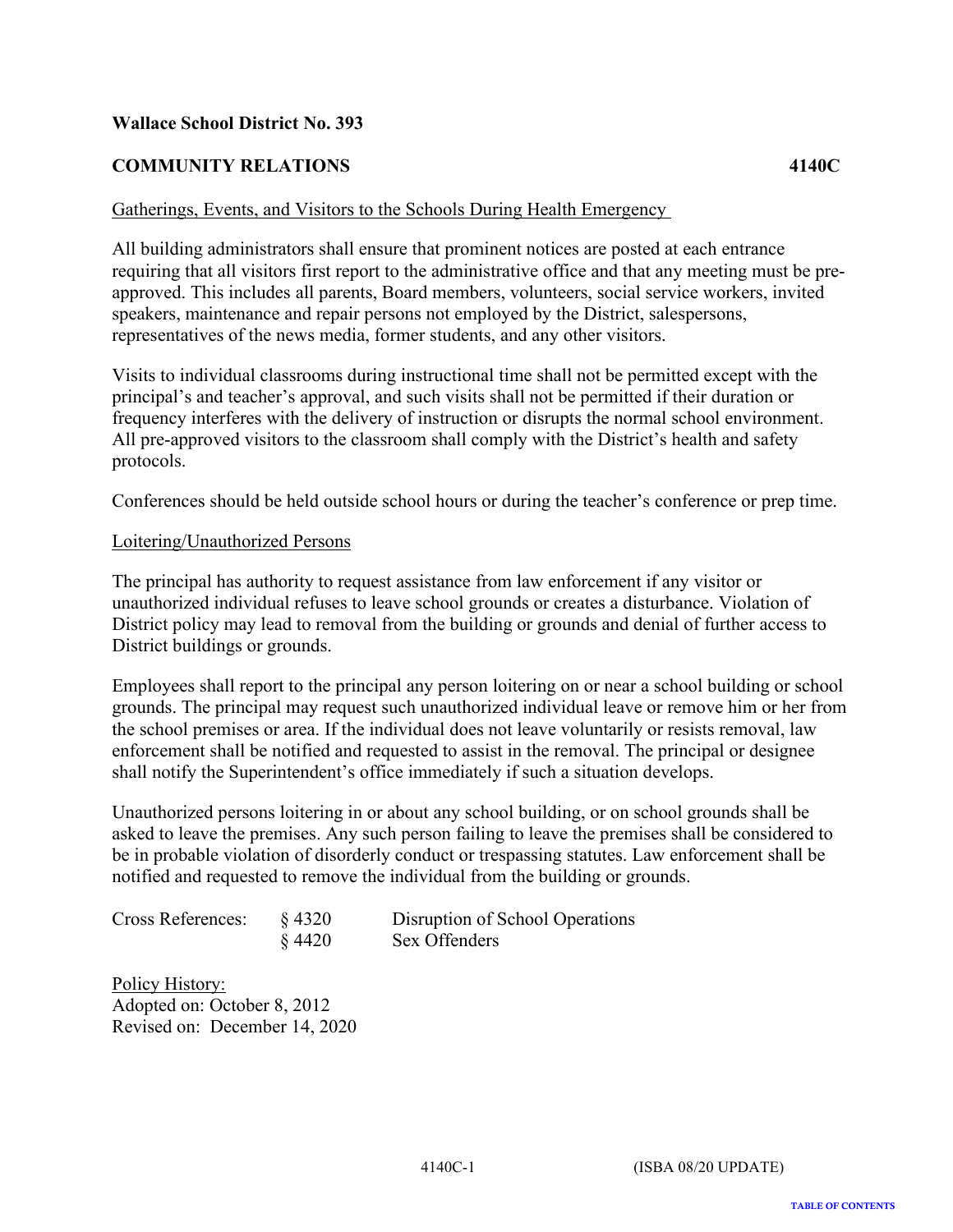# <span id="page-21-0"></span>**PERSONNEL 5210C**

#### Work Day During Health Emergency

For purposes of this policy, work day for certificated employees is defined as the time an employee is expected to be on the school's premises or teleworking. The Board and administration recognize that certificated teaching professionals put in hours far in excess of those hours which they are expected to be at the school; however, this excess time is not considered as part of the work day for the purposes of this policy.

Work day for classified employees is defined as the length of time of scheduled work for the individual classified employee. No work outside of this time frame is expected, required, or approved.

The length of a work day for a certified employee shall be seven and one-half (7 1/2) hours for a full-time certified employee. The work day is generally exclusive of lunch and extracurricular assignments, but inclusive of preparation time and assigned duties. Arrival time shall generally be one-half hour before classes begin or as otherwise directed by the building principal.

#### Telework Policies

Employees who have been pre-approved for telework may use the conditions outlined in Policy 5212C. In the case of school closures, additional employees may be approved to utilize Policy 5212C to report to work.

#### Length of Work Day - Classified

The length of a classified work day is governed by the number of hours for which the employee is assigned. A "full-time" employee shall be considered to be an eight hours per day, 40 hours per week employee. The work day is exclusive of lunch but inclusive of breaks unless otherwise and specifically provided for by the individual work agreement. The schedule will be established by the supervisor.

#### Breaks

A daily morning and afternoon rest period of 15 minutes may be available to all full-time, classified employees. Hourly personnel may take one 15-minute rest period for each four hours that are worked in a day. Breaks will normally be taken approximately in mid-morning and mid-afternoon and should be scheduled in accordance with the flow of work and with the approval of the employee's supervisor.

| Cross Reference:  | \$5810                     | Compensatory Time and Overtime/Classified |
|-------------------|----------------------------|-------------------------------------------|
|                   |                            | Employees                                 |
| Legal References: | 29 U.S.C. $\S 201$ et seq. | Fair Labor Standards Act of 1985          |
|                   | 29 C.F.R. Part 516         | Records to be kept by Employers           |
| $T = T$           |                            |                                           |

Policy History: Adopted on: October 8, 2012 Revised on: July 13, 2015 Revised on: December 14, 2020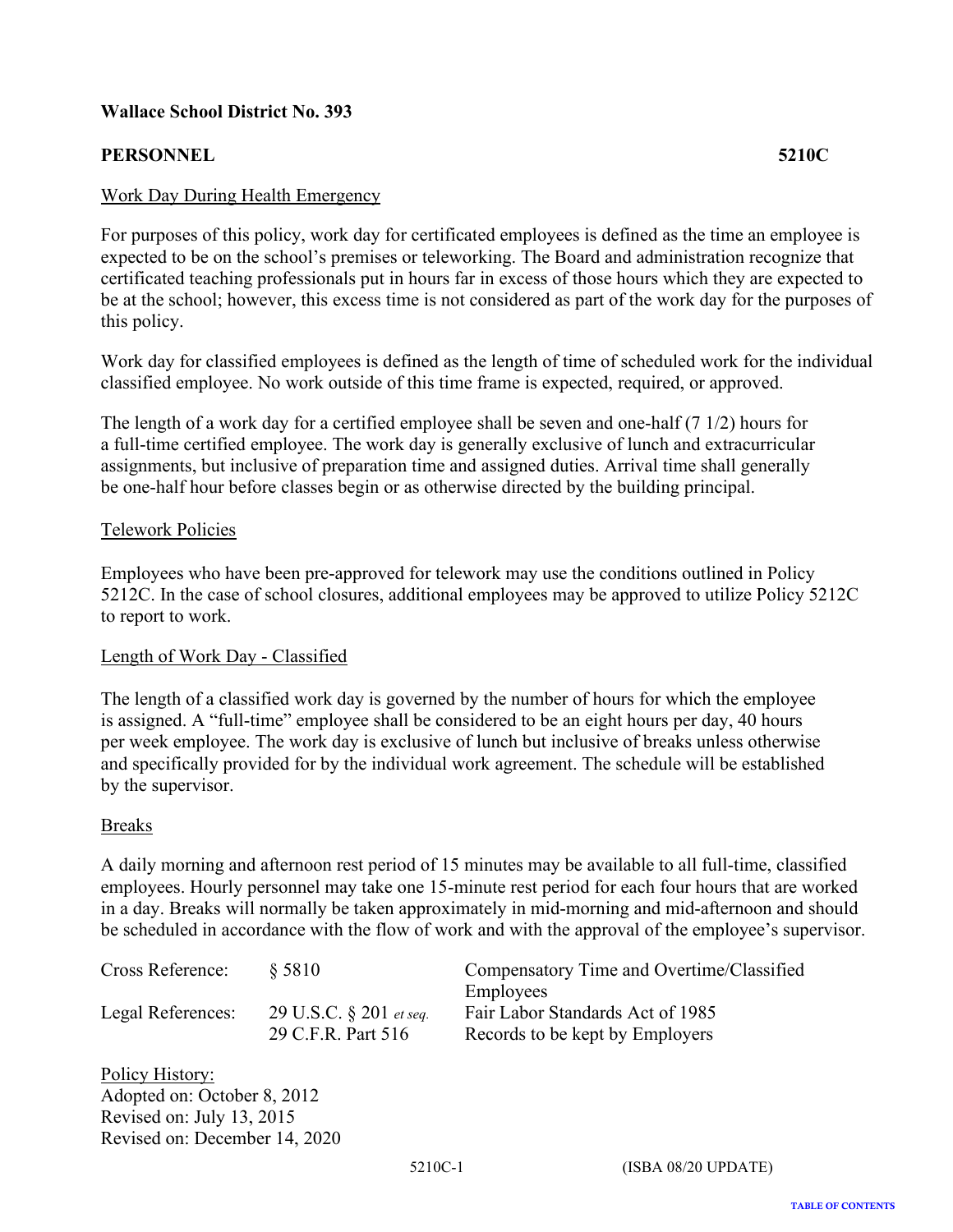# <span id="page-22-0"></span>**PERSONNEL 5212C**

## Administrative Process for Employee Telework During Health Emergency

The District recognizes telecommuting as a voluntary work plan, agreed upon between the District and the employee, in which the employee works at an alternative worksite on a regular basis on a specific schedule.

- 1. Telecommuting is an accommodation and not a District-wide benefit; and it in no way changes the terms and conditions of employment.
- 2. Not all jobs within the District are suitable for telecommuting/teleworking.
- 3. The supervisor, in consultation with the Superintendent, will approve or deny telecommuting requests after considering several factors, including, but not limited to the following:
	- A. Whether the position suitable for telecommuting;
	- B. Whether the employee consistently demonstrates work habits that are well suited to telecommuting, including but not limited to self-motivation, self-discipline, the ability to work independently, a demonstrated commitment to effective use of technology, and a demonstrated record of meeting established performance expectations;
	- C. Whether the telework plan meets the needs of students and serves the District's business and operational needs;
	- D. Whether the employee has identified a sufficient basis to require an accommodation through a telework plan;
	- E. Whether the employee demonstrates a commitment to and assurance of providing students and colleagues with reliable, high quality, and efficient/timely service, commensurate with the needs of the District's strategic plan;
	- F. Whether the employee has a plan for overcoming any potential loss of impact on and benefit from personal interactions with colleagues and students; and
	- G. Whether the employee has a plan for addressing equity and adequacy of workloads among colleagues?
- 4. The employment relationship for an employee telecommuting stays the same as for employees not working from an alternative worksite. Compensation does not change, and the employee is expected to follow all existing job requirements, District policies,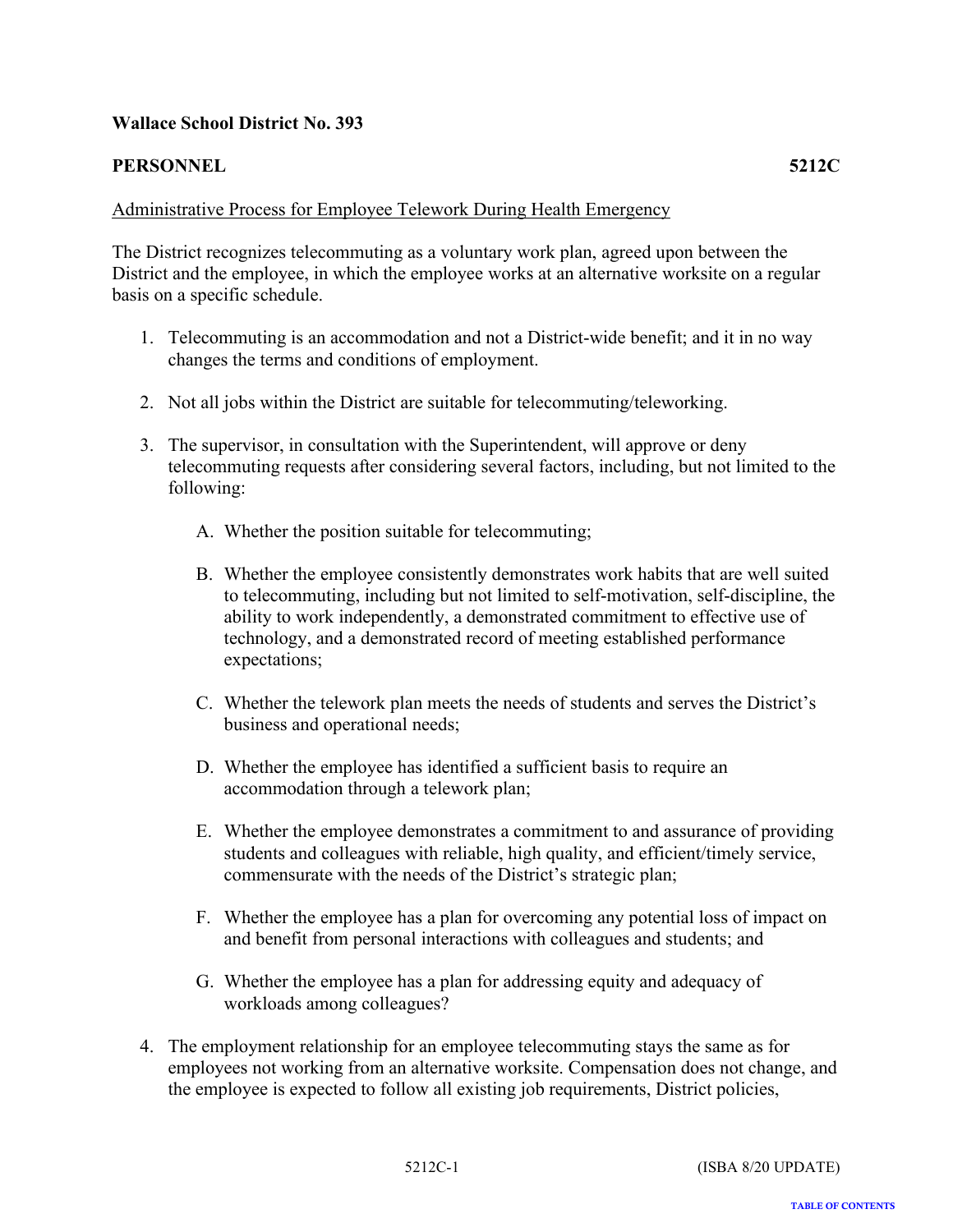guidelines, and expectations that are in effect at the work site. In addition, the employee shall honor the following guidelines:

- A. The employee shall be available by phone and e-mail during normal work hours. Absences, including unavailability during work hours, must be pre-approved.
- B. The employee shall promptly notify the supervisor when unable to perform work assignments due to illness, equipment failure, or other unforeseen circumstances.
- C. The employee shall alter their schedule to attend mandatory meetings or other events that require a physical presence and/or as needed by the supervisor.
- D. The employee shall assure the alternative worksite is adequate and safe and has sufficient phone service; a secure internet connection with enough speed to perform work; and that confidential information will be safeguarded.
- E. The employee shall use, exclusively, the computer and software provided by the District as configured with security software by the District.
- F. The employee shall have adequate dependent care arrangements in place to ensure the employee's ability to telecommute.
- G. The employee shall report, at once, to their supervisor any injury that occurs at the alternative site during work hours.
- H. The employee shall refrain from having in-person meetings or instruction at the alternative worksite unless pre-approved by their supervisor.
- 5. Supervisors will regularly check employee compliance with telecommuting agreement, relevant policies and guidelines, performance standards, expectations for work products, productivity, and time accountability.
- 6. Telecommuting plans are subject to change at the discretion of the District.

Policy History: Adopted on: December 14, 2020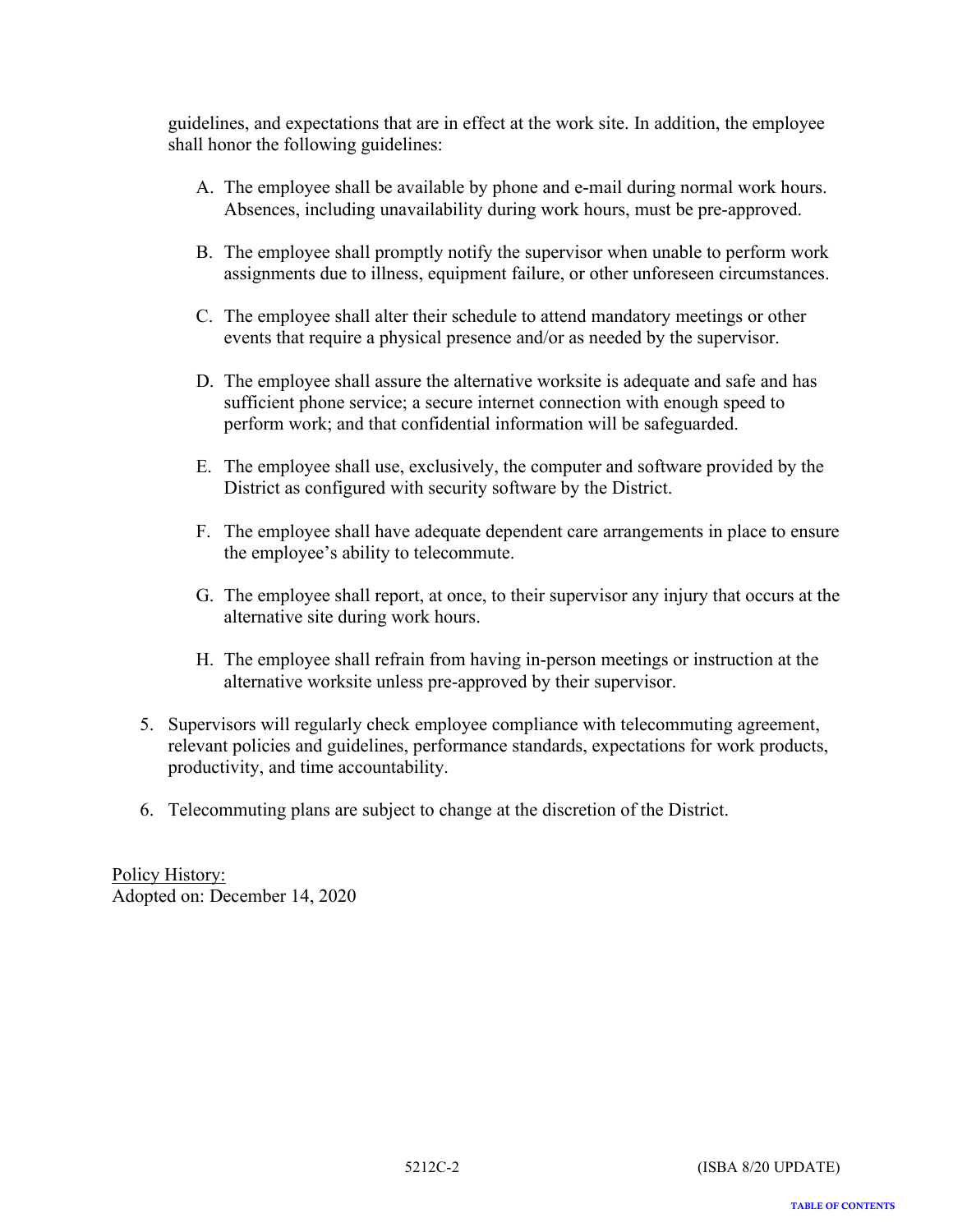# <span id="page-24-0"></span>**PERSONNEL 5235C**

# Health Examinations and Symptoms of Illness During Health Emergency

## Symptoms of Illness

The District has a legal obligation to protect the morals, health, and safety of the District's students and personnel, and in furtherance of such has an obligation to prohibit the presence of and provide for the removal of individuals whose presence is detrimental to the morals, health, safety, academic/learning environment, or discipline of pupils. The District further has a legal obligation to assure that professional teaching personnel are free from contagious disease.

Staff who are ill, feeling ill, diagnosed as ill, or otherwise demonstrating symptoms of illness must not come to school or work. Staff who have a fever or are exhibiting other signs of illness should likewise not come to school or work. All surfaces and areas should be thoroughly cleaned and disinfected by designated staff once the ill staff member has vacated the area.

Staff who are eligible to receive paid sick leave, personal leave, or other available forms of leave may use such leave while they are absent from work, in accordance with District leave policies.

Should a situation arise in which the Superintendent or designee has reasonable and articulable grounds to believe that any school employee, certificated or non-certificated, is suffering from a physical or mental illness and that such illness:

- 1. Prevents or impairs the ability of the employee to perform his or her duties; or
- 2. Poses a risk and/or is detrimental to the health, welfare, or safety of students; or
- 3. Poses a risk and/or is detrimental to the health, welfare, or safety of other employees; or
- 4. Falls within the requirements of Section 33-1202(3), Idaho Code, for certificate holders to be free from contagious diseases that may pose a health or safety risk to students or other employees;

the Superintendent or his or her designee may require the employee to secure a physical or mental examination and obtain a written medical certificate clearing the employee for work to be submitted to the Superintendent and may put such employee on a period of paid leave, pursuant to District and State statutory leave requirements, until such time as the examination and clearance to return to work has been obtained. Should such a request be made:

- 1. The requested examination shall be at the cost of the District;
- 2. The information obtained by the District as a result of the examination shall remain confidential and disclosed only to employees in a position to require knowledge; and
- 3. The employee shall not suffer any loss of compensation during the period of absence associated with the requested examination.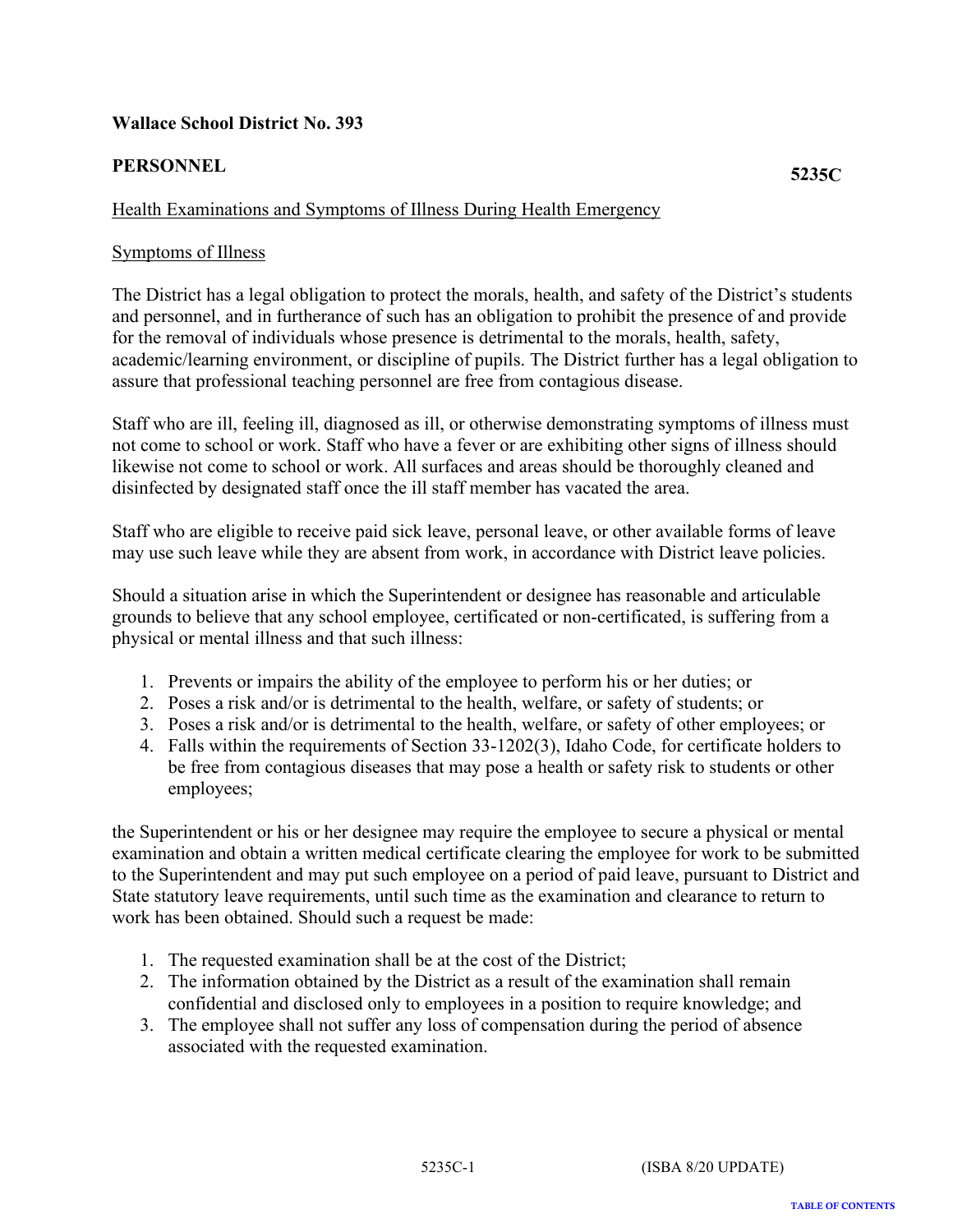| Cross Reference:  | 5400C                                | Personnel Use of Leave                                          |
|-------------------|--------------------------------------|-----------------------------------------------------------------|
| Legal References: | I.C. $\S 33-512$<br>I.C. $§$ 33-1202 | Governance of Schools<br>Teachers - Eligibility for Certificate |

Policy History: Adopted on: October 8, 2012 Revised on: December 14, 2020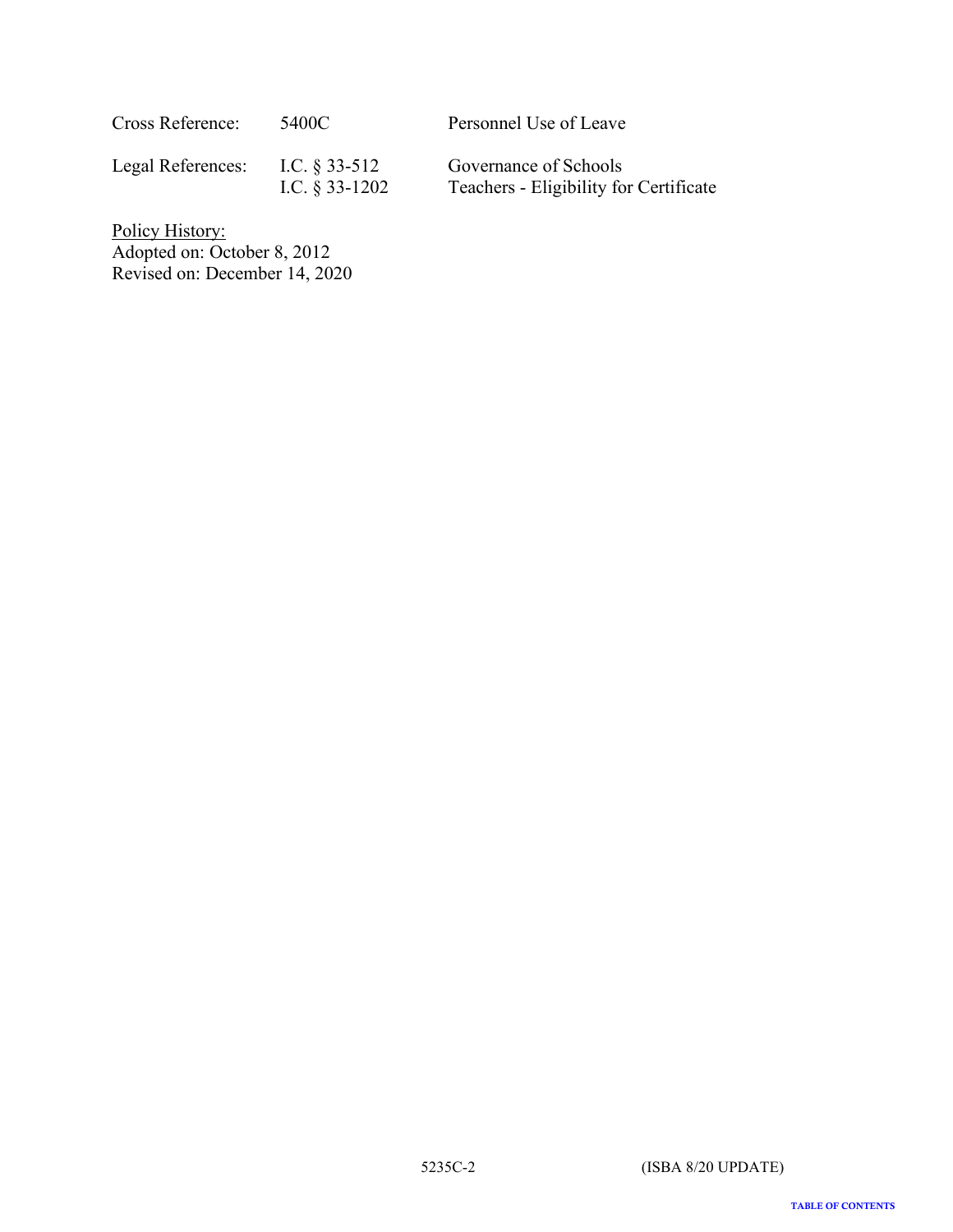# <span id="page-26-0"></span>**PERSONNEL 5400C**

#### Personnel Use of Leave During Health Emergency

The Board believes that the provision of leave in addition to the contractual leaves provided by the Master Agreement helps to attract and retain staff members who will continue to grow professionally, maintain their physical health, and have a feeling of security.

The Board has the authority to grant any employee's request for a leave of absence. A leave of absence may be at the request of the employee or may be done involuntarily by action of the Board. The Board may also delegate this authority to a designee.

The District has adopted the protocols outlined in this policy to govern during the term of the declared public health emergency to inform District staff about leave options. The Superintendent or designee is authorized to implement this policy.

#### Federal Law Controls Federal Leave Provisions

Federal and state guidance may change following adoption of this policy. To the extent that any subsequently adopted guidance or federal regulation or other interpretation of the law results in a conflict between such guidance, regulation, or interpretation, the provisions contained in the most recent guidance, regulation, or interpretation shall apply. The District will take reasonable steps to ensure that staff are notified of any change in guidance or regulation that creates a conflict with this policy.

#### Retaining Authority

The Board has not delegated authority for the Superintendent to accept an employee's request for administrative leave or to place a certificated employee on a period of involuntary leave of absence.

#### Considerations for Involuntary Leave

If the Superintendent or Board is making a decision as to whether or not to place an employee on a period of involuntary leave of absence, some of the considerations in making such a decision may include:

- 1. Whether or not the conduct at issue involves a possible:
	- A. Criminal act;
	- B. Violation of the Code of Ethics for Idaho Professional Educators;
	- C. A violation of federal or state education laws or regulations; or
	- D. A violation of District Policy and/or Procedure.
- 2. Whether or not the conduct at issue involves the health, welfare, or safety of the District's students or employees.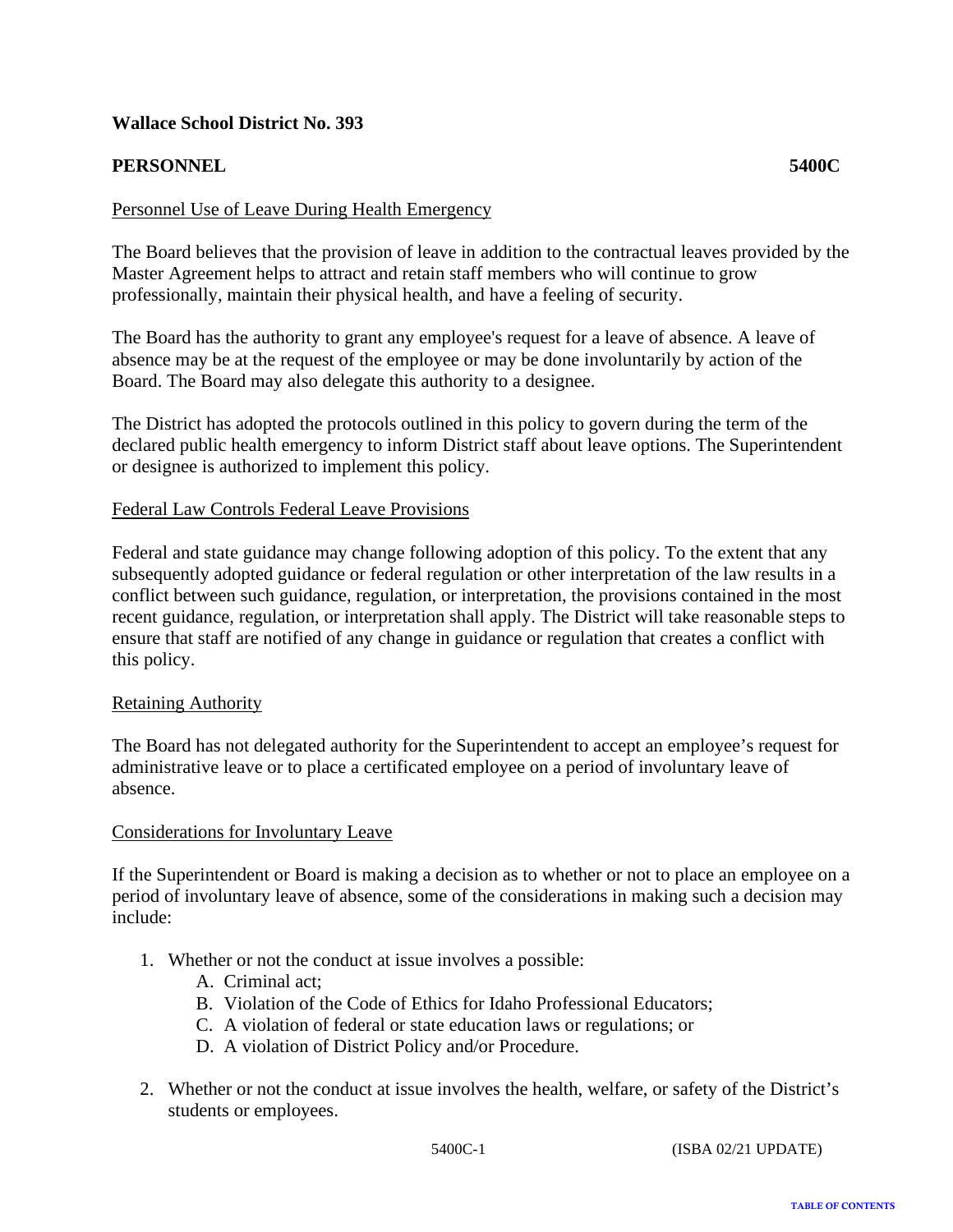- 3. Whether or not there is an event identified.
- 4. If the event involves an allegation of abuse of a student or minor, is there an "identified victim" or some other information that provides indicia of credibility.
- 5. If the event involves an allegation of abuse of a student or minor, is the report in question anonymous or are there any other indicia of credibility.
- 6. Whether or not there is an identified victim or identified event that the District could investigate.
- 7. Whether or not there is a concern that the presence of the employee on school property could be detrimental to the investigation process and/or a concern that the employee and/or the presence of the employee interfere with the investigation process.
- 8. Whether or not there is an ongoing/related criminal investigation associated with the same alleged event or allegations.

# Sick Leave

Classified employees who regularly work 20 hours or more per week and certificated employees who work half time or more per week shall be granted sick leave and other leaves in accordance with State law. Each such employee shall be granted sick leave with full pay of one day as projected for the employment year for each month of service in which he or she works a majority portion of that month. Sick leave for classified employees shall be calculated proportionate to the average hours worked per day. Sick leave for certificated employees shall be calculated by the day, or percentage thereof, as defined in his or her individual employment contract. The District may, in its discretion, require proof of illness when deemed appropriate, including but not limited to suspicion of abuse of sick leave or false claims of illness.

Compensation shall not be provided for unused sick leave.

"Sick leave" means a leave of absence, with pay, for a sickness suffered by an employee or his or her immediate family. "Immediate family" for purposes of sick leave shall mean the employee's spouse and children residing in the employee's household. Nothing in this policy guarantees approval of the granting of such leave in any instance. Each request will be judged by the District in accordance with this policy and the needs of the District.

It is understood that seniority shall accumulate while a teacher or employee is utilizing accumulated sick leave credits. Seniority will not accumulate unless an employee is in a paid status. Abuse of sick leave is cause for discipline up to and including termination.

#### Accrual of Unused Sick Leave

Employees may accrue unused sick leave. Upon retirement, an employee's accumulated unused sick leave must be reported by the District to the public employee retirement system.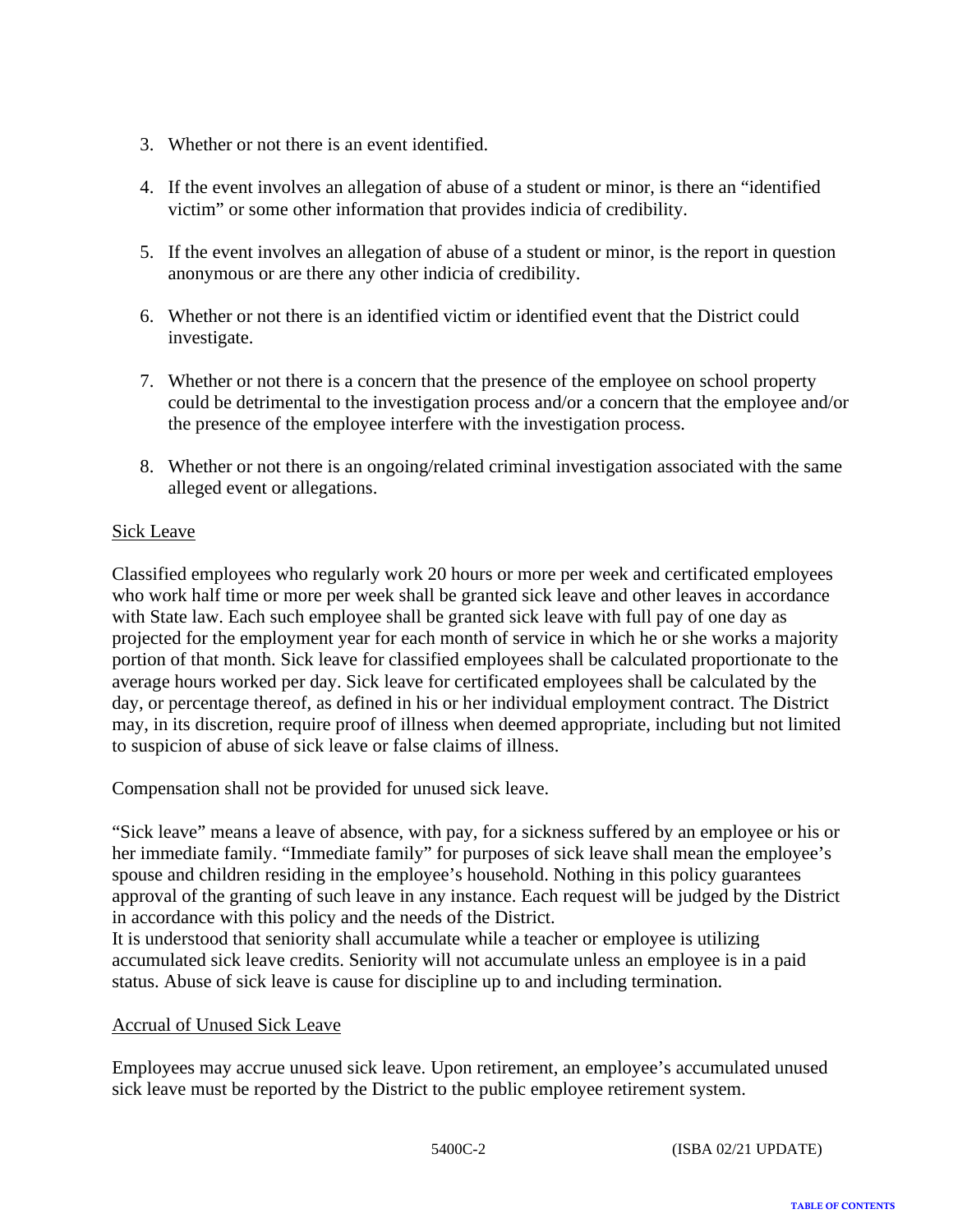## Bereavement Leave

An employee who has a death in the immediate family shall be eligible for bereavement leave. "Immediate family" for purposes of bereavement leave shall mean spouse, children, brother, sister, mother, father, grandparents, grandchildren, or in-laws, same members of the spouse's family, parent, sibling and grandparents. The Superintendent shall have the authority to give bereavement leave for up to five days. Bereavement leave of greater than five days must be approved by the Board. Such leave shall not exceed ten days.

#### Personal and Emergency Leave

Upon recommendation of the Superintendent, and in accordance with law and District policy, classified staff may be granted personal leave pursuant to the following conditions:

- 1. Leave will be without pay unless otherwise stated. If leaves are to include expenses payable by the District, the leave approval will so state;
- 2. Leave will only be granted in units of half or full days;
- 3. Notice of at least one week is required for any personal leave of less than one week. Notice of one month is required for any personal leave exceeding one week;
- 4. The Superintendent, with approval of the Board, shall have the flexibility, in unusual or exceptional circumstances, to grant personal leave to employees not covered by sick or any other District recognized leave. During any personal leave of greater than 15 days, the employee will not receive fringe benefits. During the leave, the employee may pay the District's share of any insurance benefit program in order to maintain those benefits, provided that such is acceptable to the insurance carrier. Staff using personal leave shall not earn any sick leave or annual leave credit or any other benefits during the approved leave of absence.

Legal References: 42 U.S.C. §§ 2000(e), *et seq*. Title VII of the Civil Rights Act of 1964

Families First Coronavirus Response Act I.C. § 33-513 Professional Personnel I.C. § 33-1216, *et seq*. Sick and Other Leave I.C. § 33-1228 Severance Allowance at Retirement

#### Policy History:

Adopted on: October 8, 2012 Revised on: March 11, 2013 Revised on: February 13, 2017 Revised on: April 9, 2018 Revised on: December 14, 2020 Revised on: April 12, 2021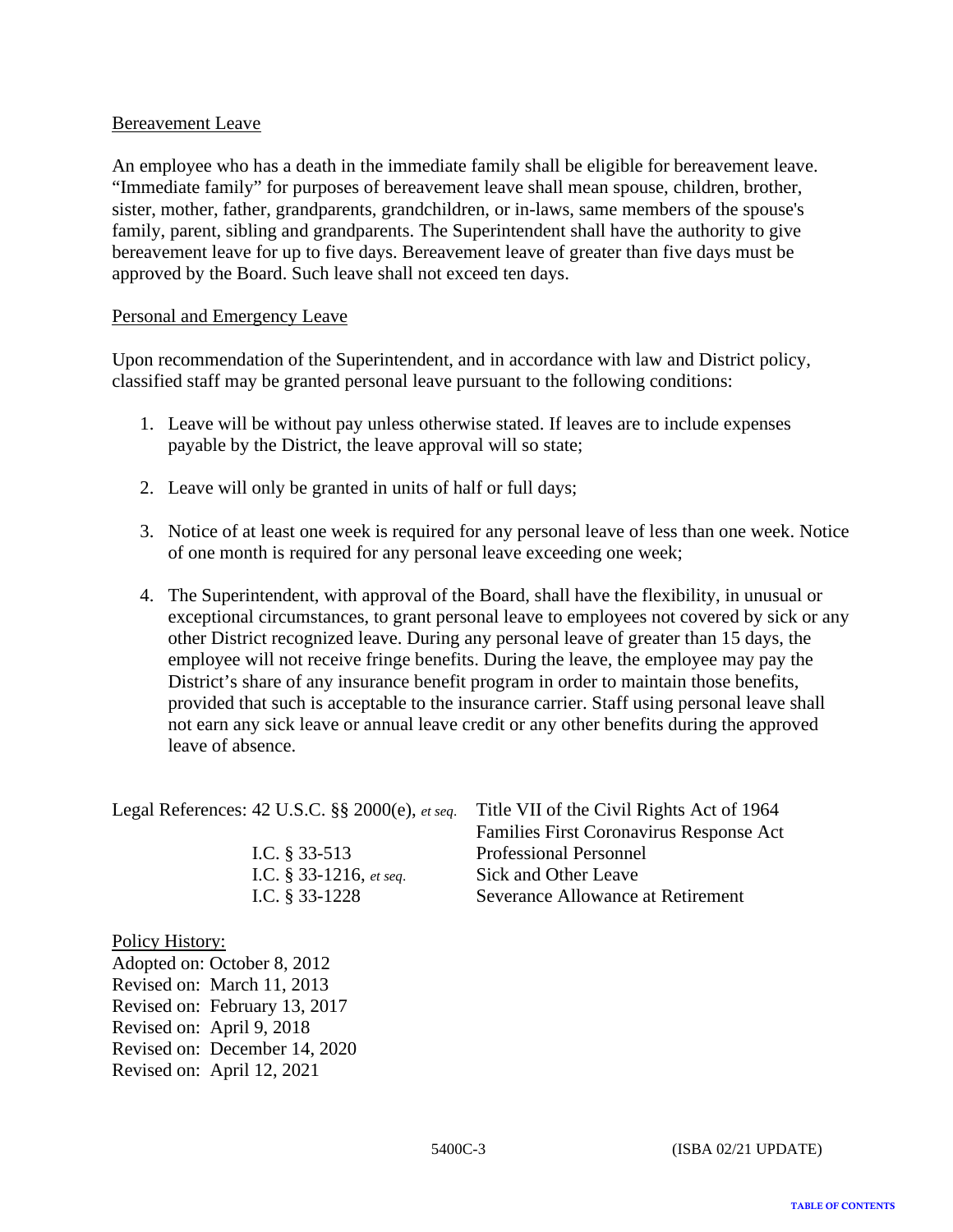# <span id="page-29-0"></span>**PERSONNEL 5600C**

# Medical Examinations

Through its overall safety program and various policies pertaining to school personnel, the Board shall promote the safety of employees during working hours and assist them in the maintenance of good health. It shall encourage all its employees to maintain optimum health through the practice of good health habits.

Under the circumstances defined below, the Board may require physical examinations of its employees. Results of such physical examinations shall be maintained in separate medical files and not in the employee's personnel file and may be released only as permitted by law.

#### Physical Examinations

If the work is of a physically demanding nature, subsequent to a conditional offer of employment and prior to a commencement of work, the District may require an applicant to have a medical examination and to meet any other health requirements that may be imposed by the State. The District may condition an offer of employment on the results of such examination, if all entering employees in the applicable job category are subject to such examination. If approved by personnel services, a 30 day grace period beginning from the date of employment may be allowed for the employee to obtain the required medical examination.

All bus drivers, including full-time, regular part-time, and temporary part-time drivers, shall be required to have a satisfactory medical examination prior to employment.

#### Daily Health Screenings

Employees will self-report symptoms of oncoming illness prior to arriving at work and will immediately notify supervisor if symptoms develop during the work day.

#### Contagious or Infectious Diseases

If a staff person has a contagious or infectious disease and has knowledge that a person with compromised or suppressed immunity attends the school, the staff person must notify the school nurse or other responsible person designated by the District that he or she has a contagious or infectious disease which could be life threatening to an immune compromised person. The school nurse or other designated person must determine, after consultation with and on the advice of public health, if the immune compromised person needs appropriate accommodation to protect their health and safety.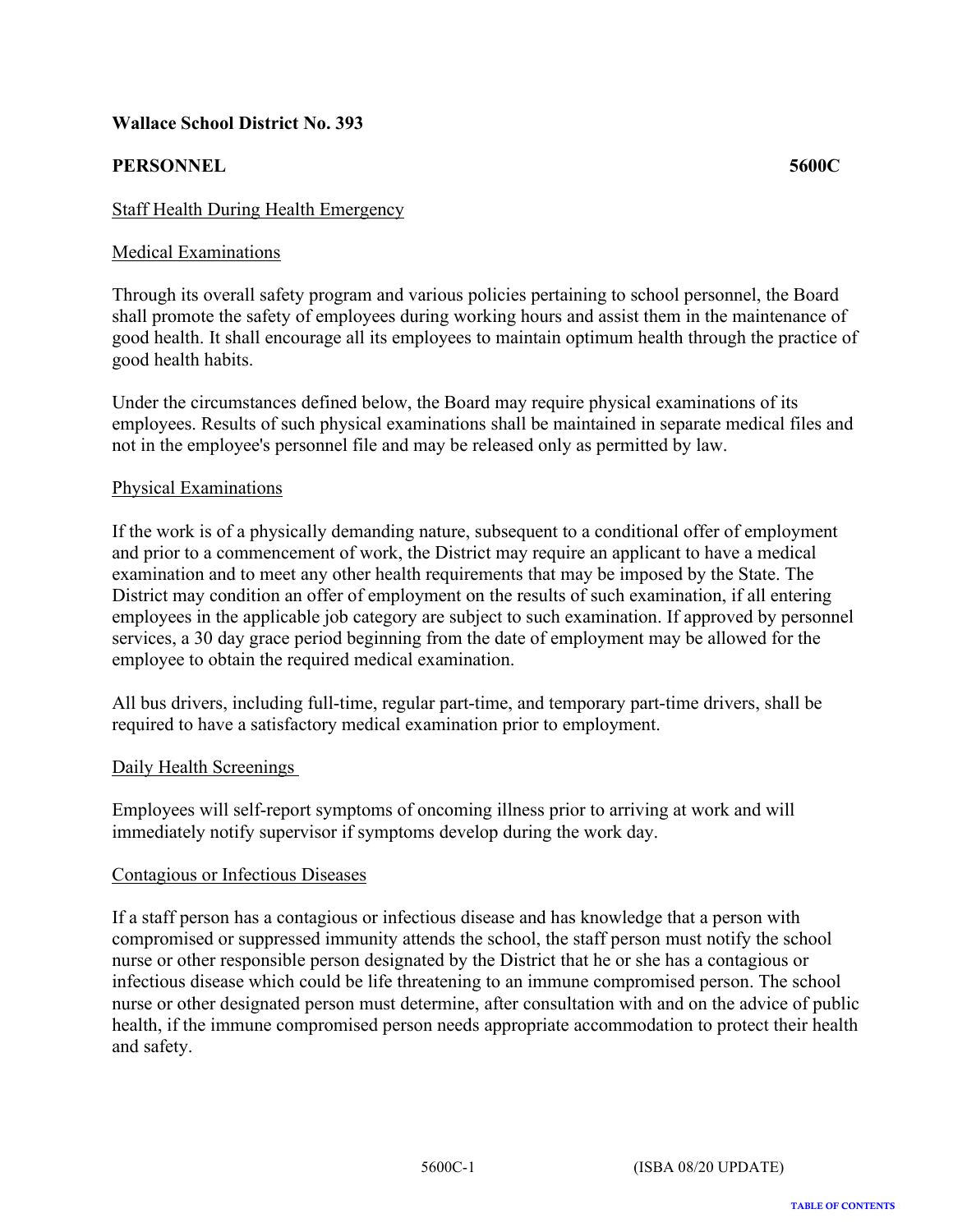An employee with a contagious or infectious disease shall not report to work during the period of time in which the employee is infectious. An employee afflicted with a contagious or infectious disease capable of being readily transmitted in the school setting (i.e. airborne transmission of tuberculosis) shall be encouraged to report the existence of the illness in case there are precautions that must be taken to protect the health of others. The District reserves the right to require a statement from the employee's primary care provider prior to the employee's return to work.

# **Confidentiality**

In all instances, District personnel shall respect the individual's right to privacy and treat any medical diagnosis as confidential information. Any information obtained regarding the medical condition or history of any employee shall be collected and maintained on separate forms and in separate medical files and be treated as confidential information. Only those individuals with a legitimate need to know, such as those persons with a direct responsibility for the care of or for determining work place accommodation for the staff person, will be provided with necessary medical information.

Supervisors and managers may be informed of the necessary restrictions on the work or duties of the employee and necessary accommodations. First aid and safety personnel may be informed, when appropriate, if the disability might require emergency treatment.

Legal References: 29 U.S.C. § 794 Section 504 of the

42 U.S.C. §§ 12101, *et seq.*, & 12131, *et seq*. The Americans with Disabilities

Rehabilitation Act of 1973 - Nondiscrimination under Federal grants and programs Act of 1990 29 C.F.R. §1630.14(c) Medical examinations and inquiries specifically permitted - Examination of Employees

Policy History: Adopted on: October 8, 2012 Adopted on: December 14, 2020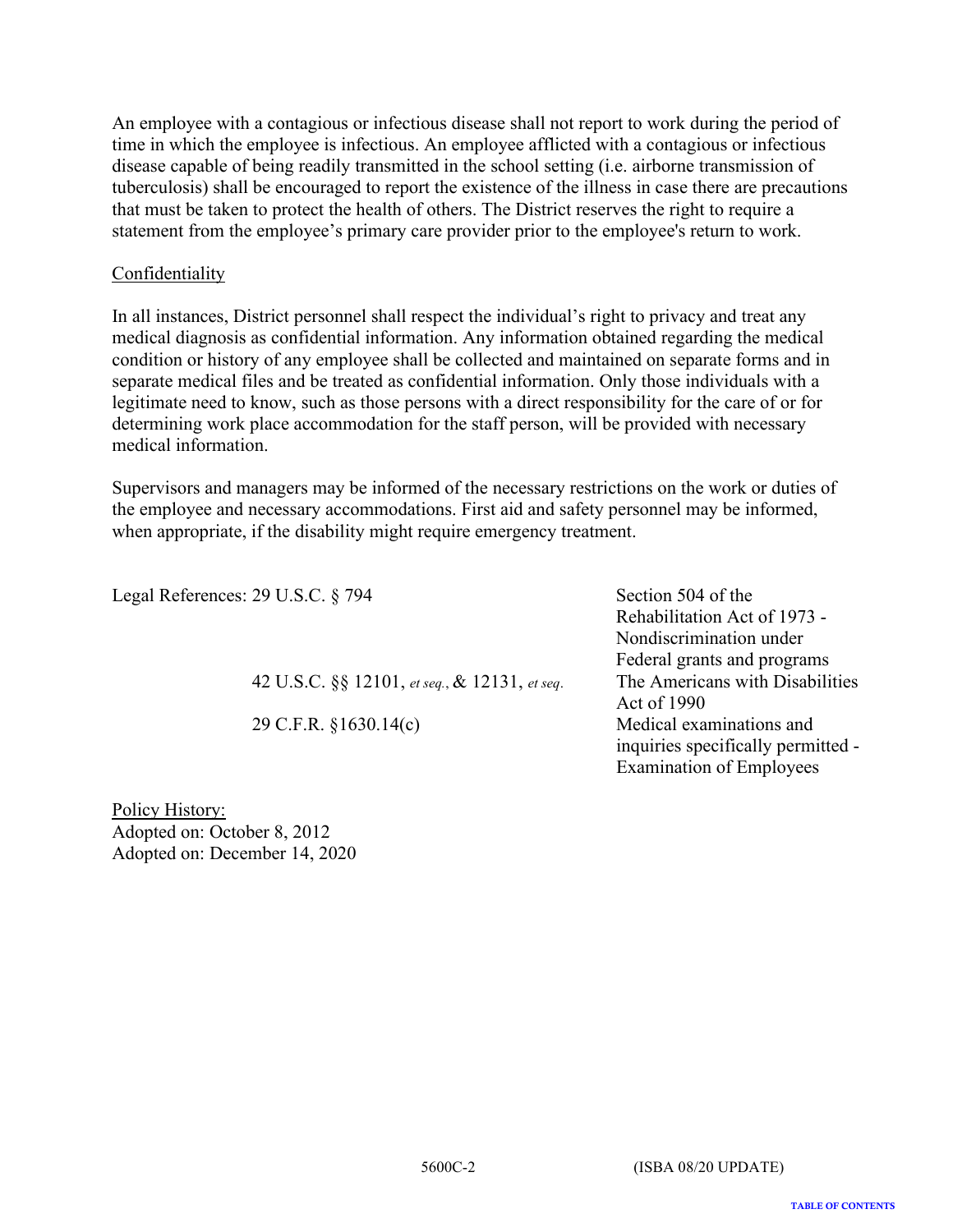# <span id="page-31-0"></span>**PERSONNEL 5610C**

#### Prevention of Disease Transmission During Health Emergency

All District personnel shall be advised of routine procedures to follow in handling body fluids. These procedures shall provide simple and effective precautions against transmission of diseases to persons exposed to the blood or body fluids of another. These procedures shall be standard health and safety practices. No distinction shall be made between body fluids from individuals with a known disease or infection and from individuals without symptoms or with an undiagnosed disease.

The administration shall develop, in consultation with public health and medical personnel, procedures to be followed by all staff. The procedures shall be distributed to all staff, and training on the procedures shall occur on a regular basis. Training and appropriate supplies shall be available to all personnel, including those involved in transportation and custodial services.

#### Healthy Hand Hygiene Behavior

All staff will engage in hand hygiene at times including, but not limited to, the following:

- 1. Arrival to the facility and after breaks;
- 2. Before and after preparing, eating, or handling food and drinks;
- 3. Before and after administering medication or undergoing health screenings;
- 4. After coming in contact with bodily fluid:
- 5. After recess;
- 6. After handling garbage :
- 7. After use of the restroom; and
- 8. After assisting students with handwashing.

Hand hygiene includes but is not limited to washing hands with soap and water for at least 20 seconds. If hands are not visibly dirty, alcohol-based sanitizers containing at least 60% alcohol can be used if soap and water are not readily available.

#### Masks as Personal Protective Equipment

Staff are encouraged to wear a facial covering while present in any school building. The District does not require the use of facial coverings and will not provide facial coverings except at the discretion of the administration.

Policy History: Adopted on: October 8, 2012 Adopted on: December 14, 2020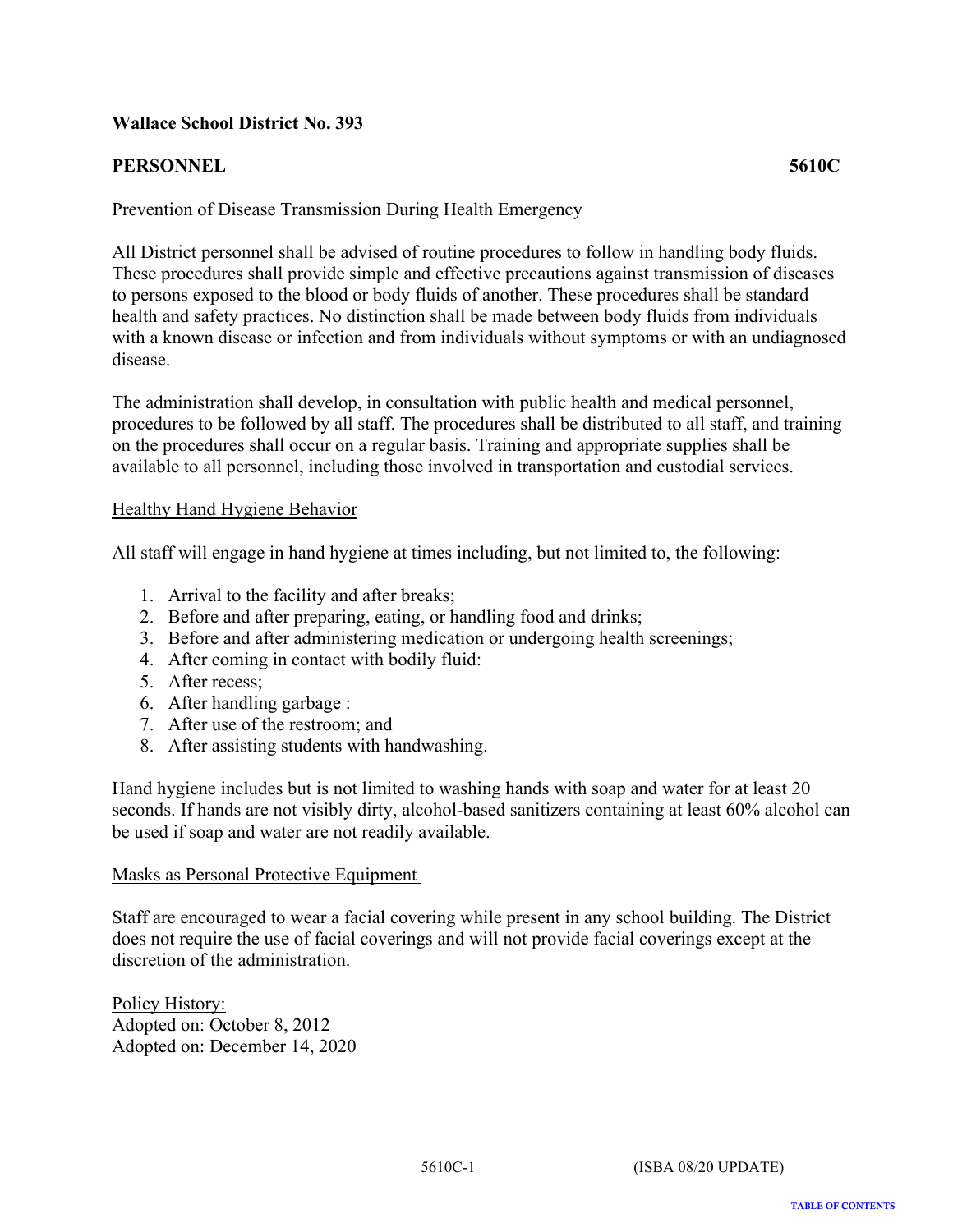# <span id="page-32-0"></span>**NONINSTRUCTIONAL OPERATIONS 8103C**

#### Transportation Funds During Periods of Emergency Declaration

In the event of a declaration of a national, state, or local emergency, mileage related to tasks including but not limited to, the delivery of food, instructional materials, and other trips supporting the continuation of educational services shall be considered reimbursable mileage.

Guidance on tracking miles during the emergency declaration will come from the State Department of Education.

The Board of Trustees authorizes these expenditures of its budgeted transportation funds in addition to traditionally authorized expenditures. Such authorization is pursuant to guidance issued from the Idaho State Board of Education and the Superintendent of Public Instruction.

| Cross Reference:         | § 3060<br>§ 8110     | Education of Homeless Children<br><b>Safety Busing</b>                                |
|--------------------------|----------------------|---------------------------------------------------------------------------------------|
| <b>Other References:</b> | \$8120               | Bus Routes, Stops and Non-Transportation Zones<br>Federal Highway Safety Guideline 17 |
|                          | Classroom Curriculum | Idaho Department of Education, Idaho's School Bus Driver Training                     |

Policy History: Adopted on: December 14, 2020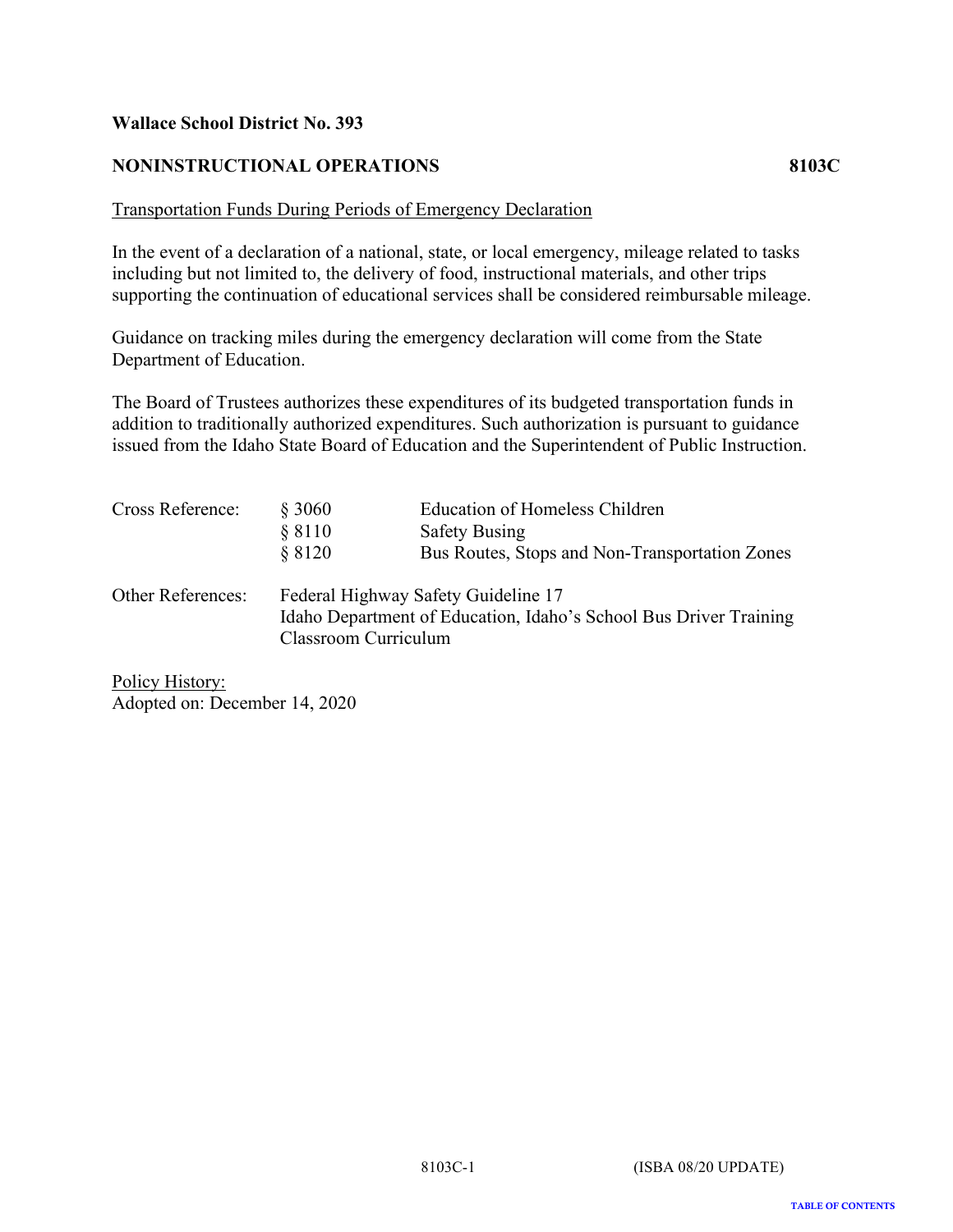# <span id="page-33-0"></span>**NONINSTRUCTIONAL OPERATIONS 8120C**

#### Bus Routes, Stops, and Non-Transportation Zones During Health Emergency

Each year, no later than the regular Board meeting in August, the Superintendent or his or her designee shall present their recommendation for bus routes, school safety busing zones, and nontransportation zones to the Board of Trustees. The Board shall consider student health and safety in considering the recommendations of the Superintendent or designee.

#### Definitions

"Safety Busing Zone" shall mean the transportation of a student who lives less than 1½ miles from school when, in the judgment of the Board, the age, health, or safety of the student warrants such action. See Policy 8110 Safety Busing.

"Non-Transportation Zone" shall mean an area of the District designated by the Board which is not served by District transportation because of scarcity of students or remoteness, or because the condition of roads makes such service impractical.

#### Establishing Bus Routes

In order to operate the transportation system as safely and efficiently as possible, the following factors shall be considered in establishing bus routes:

- 1. School bus routes shall be established with due consideration of the sum total of local conditions affecting the safety, economic soundness, and convenience of its operation including road conditions, condition of bridges and culverts, hazardous crossings, presence of railroad tracks and arterial highways, extreme weather conditions and variations, length of route, number of families and children to be serviced, availability of turn-around points, capacity of bus, and other related factors. Further, the Board of Trustees shall consider the criteria set out in its measuring and scoring instrument. See Policy 8110 Safety Busing, Exhibit 1.
- 2. School bus drivers are encouraged to make recommendations in regard to establishing or changing routes.
- 3. Parents should be referred to the Superintendent or designee for any request of change in routes, stops, or schedules.
- 4. At least once each year, the transportation supervisor or the District's school bus driver trainer shall evaluate each route for the purpose of assessing the safety of routes and bus stops. Documentation of the route evaluation shall be retained by the District.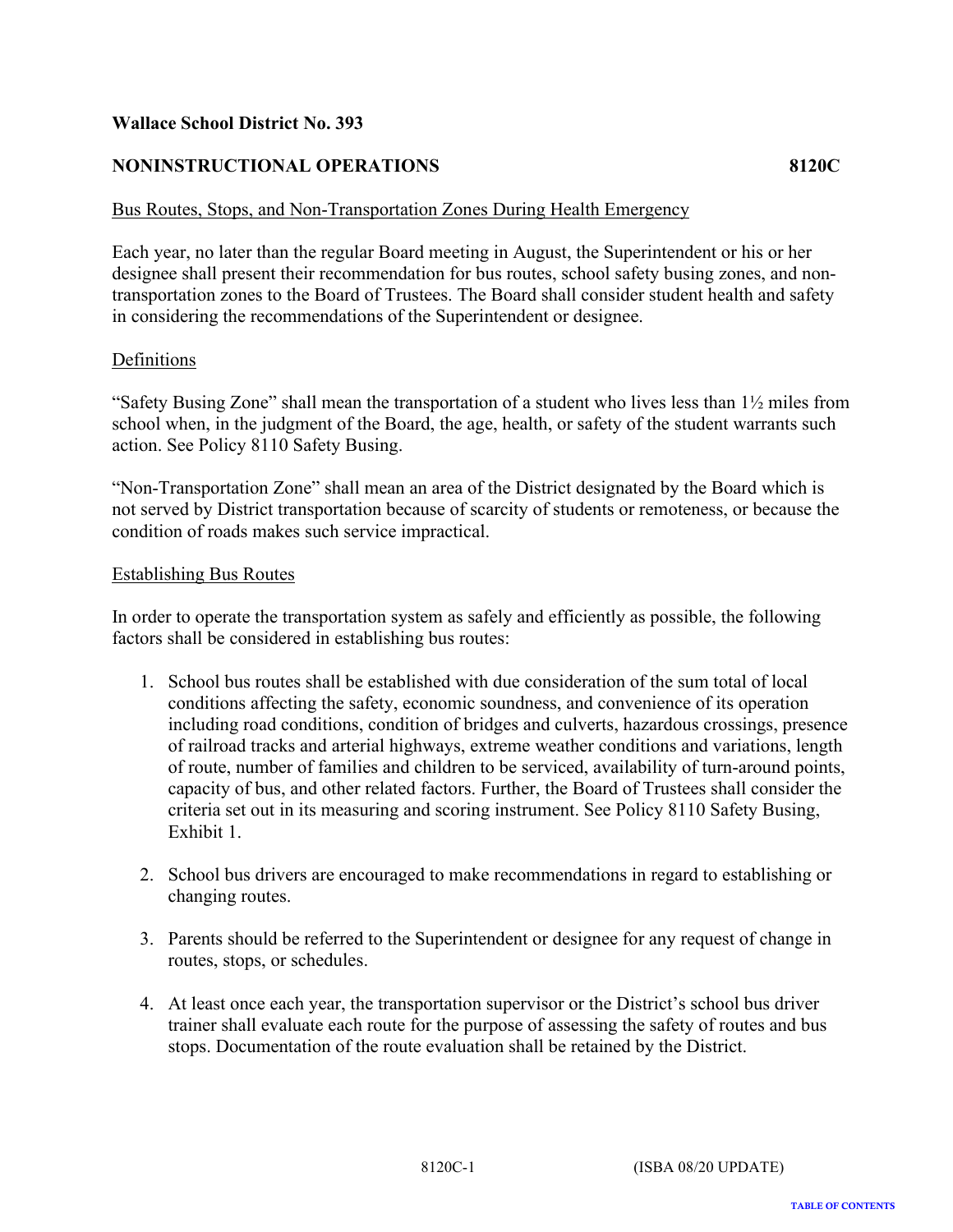# Bus Stops

Buses should stop only at designated places approved by school authorities. Exceptions should be made only in cases of emergency and inclement weather conditions. Bus stops shall be chosen with safety and protection of the health of the student in mind.

School loading and unloading zones are to be established and marked to provide safe and orderly loading and unloading of students. The principal of each building is responsible for the conduct of students waiting in loading zones.

Students should adhere to the health and safety guidelines outlined by the District while waiting to load and unload the school bus.

#### Delay in Schedule

The schedule for pickup and delivery of children shall be followed as accurately as possible. The driver is to notify the administration of a delay in schedule. The administration will notify parents on routes if necessary.

#### Responsibilities - Pupils

Pupils must realize that safety is based on group conduct. Talk should be in conversational tones at all times. There should be no shouting or loud talking which may distract the bus driver. There should be no shouting at passersby. Pupils should instantly obey any command or suggestions from the driver and/or his or her assistants. During a time of a federal, state, or local emergency, pupils will adhere to physical distancing or other safety measures while riding on Districtprovided transportation.

A pupil may be denied transportation upon a showing of good cause. The reason for the denial of transportation services shall be provided to the parent(s)/guardian(s) in writing.

#### Responsibilities - Parents

The interest and assistance of each parent is a valued asset to the transportation program. Parents' efforts towards making each bus trip a safe and pleasant experience are requested and appreciated. The following suggestions are only three of the many way's parents can assist:

- 1. Ensure that students are at the bus stop in sufficient time to efficiently meet the bus;
- 2. Properly prepare children for weather conditions; and
- 3. Encourage school bus safety at home. Caution children regarding safe behavior and conduct while riding on the school bus.

#### Safety

The Superintendent shall develop written rules establishing the procedures for bus safety and emergency exit drills which comply with State law and Federal Highway Safety Guideline 17 for student conduct while riding on buses.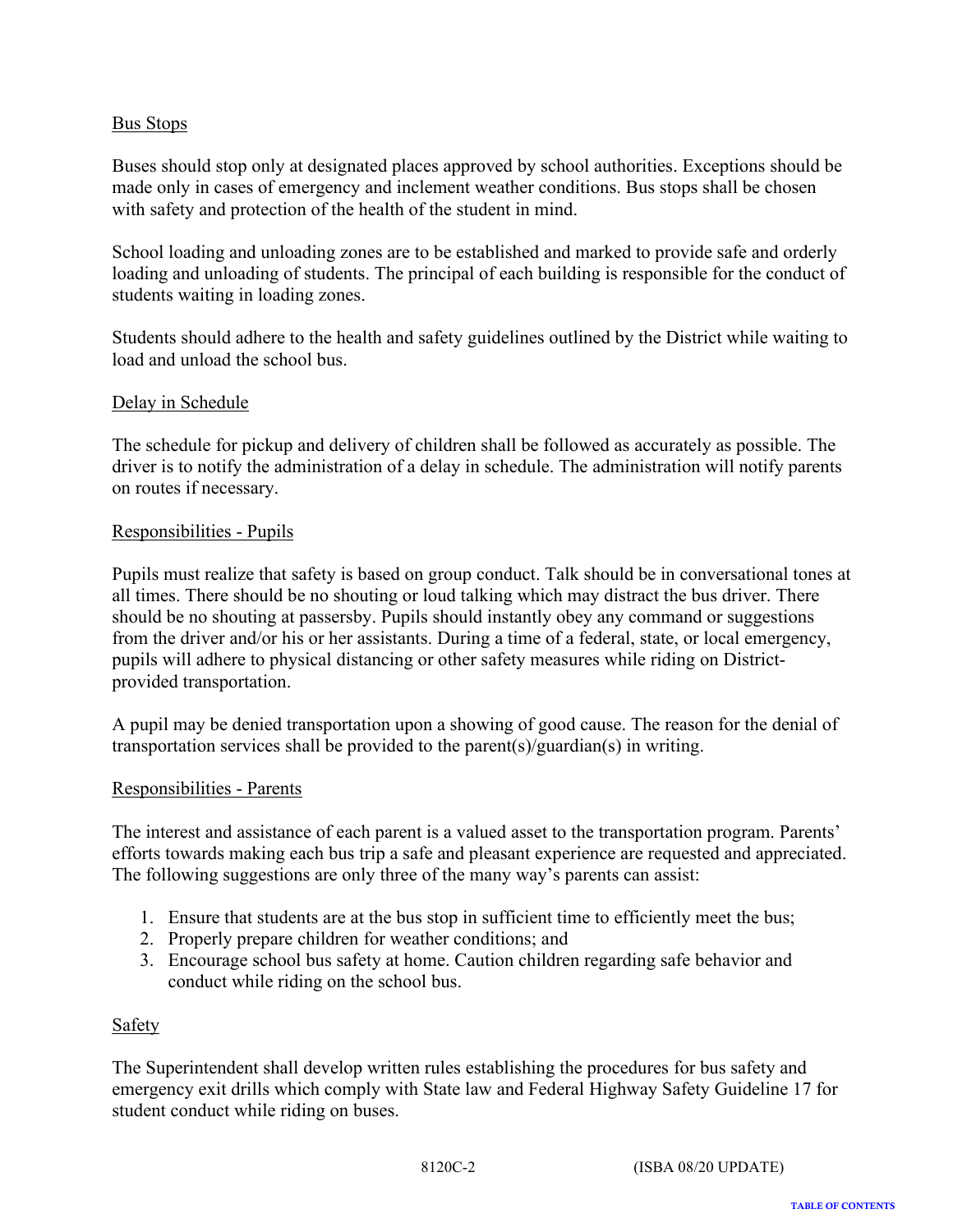If the bus and driver are present, the driver is responsible for the safety of his or her passengers, particularly for those who must cross a roadway prior to loading or after leaving the bus. Except in emergencies, no bus driver shall order or allow a student to board or disembark at other than his or her assigned stop unless so authorized by the Superintendent. In order to assure the safety of all, the bus driver may hold students accountable for their conduct during the course of transportation and may recommend corrective action against a student. Bus drivers are expressly prohibited from using corporal punishment.

Further, the Board shall consider the criteria set out in its measuring and scoring instrument which, by this reference, is incorporated and attached to this policy.

The bus driver is responsible for the use of the warning and stop signaling systems and the consequent protection of his or her passengers. Failure to use the system constitutes negligence on the part of the driver.

#### Inclement Weather

The Board recognizes the unpredictability and resulting dangers associated with the weather in Idaho. To achieve the maximum safety for children and efficiency of operation, the Superintendent is empowered to make decisions as to the emergency operation of buses, the cancellation of bus routes, and the closing of schools in accordance with his or her best judgment. The Board may develop guidelines in cooperation with the Superintendent to assist him or her in making such decisions.

| Cross Reference:         | § 8110                                                    | <b>Safety Busing</b>                                                                                                           |
|--------------------------|-----------------------------------------------------------|--------------------------------------------------------------------------------------------------------------------------------|
| Legal Reference:         | I.C. $\S$ 33-1501<br>I.C. $§$ 33-1502<br>I.C. $§$ 49-1422 | <b>Transportation Authorized</b><br>Bus Routes—Non-Transportation Zones<br>Overtaking and Passing a School Bus                 |
| <b>Other References:</b> | Education;                                                | Standards for Idaho School Buses and Operations Idaho Department of<br>Idaho's School Bus Driver Training Classroom Curriculum |

Policy History: Adopted on: October 8, 2012 Revised on: March 9, 2015 Revised on: December 14, 2020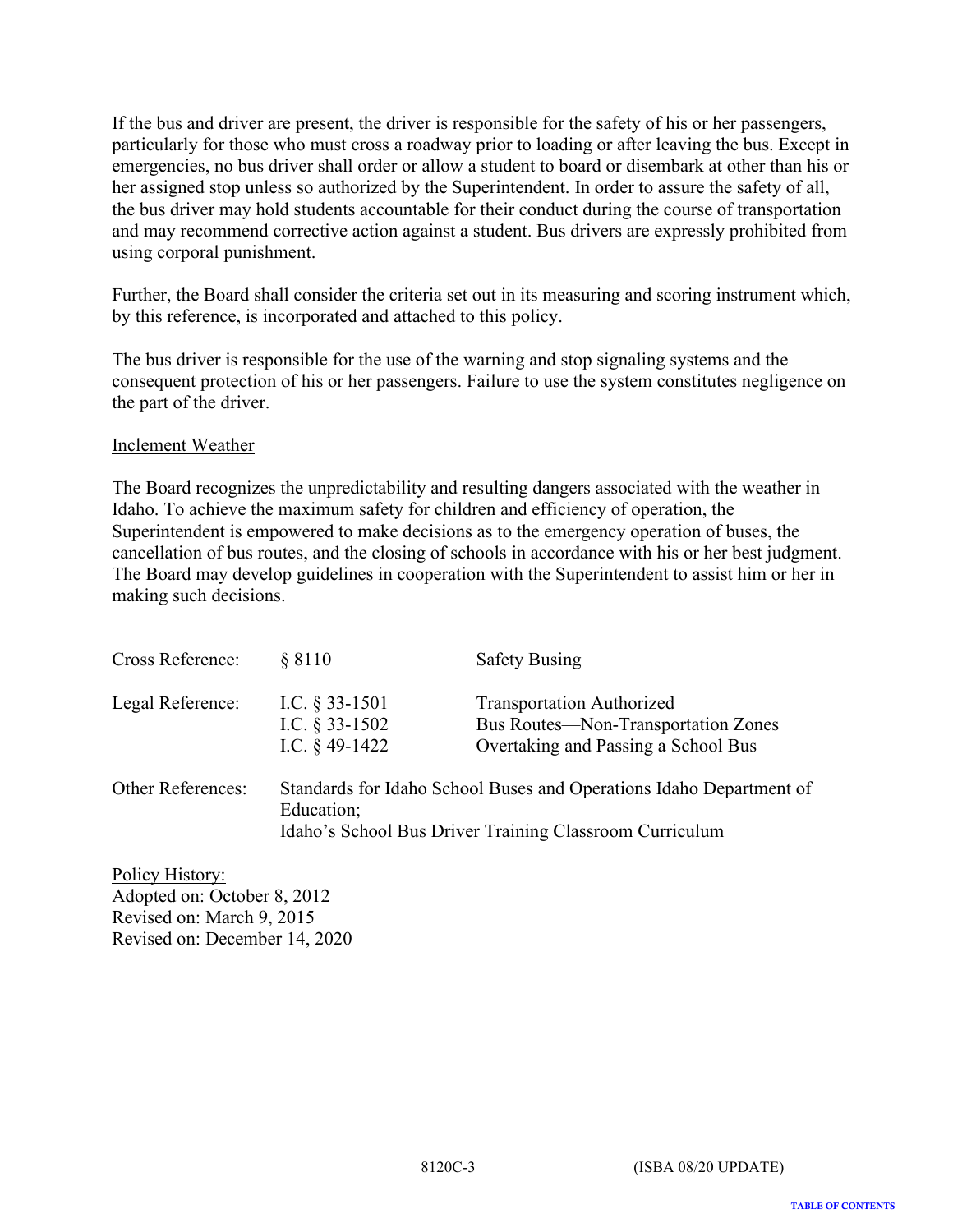# <span id="page-36-0"></span>**NONINSTRUCTIONAL OPERATIONS 8140C**

#### Student Conduct on Buses During Health Emergency

Riding the school bus is a privilege for students, not a right. Students are expected to follow the same behavioral standards while riding School District vehicles as are expected on school property and at school activities, functions, and events as well as additional specific transportation safety rules. All students are expected to adhere to all health and safety protocols outlined by the District, including but not limited to, sitting far apart from other students they don't reside with, wearing facial coverings, etc. while riding on District-provided transportation. All school rules are in effect while a student is riding a District vehicle or at a school bus stop.

The Superintendent shall establish written rules of conduct for students riding school buses. Such rules shall be reviewed annually by the Superintendent and revised if necessary. If the rules are substantially revised, they shall be submitted to the Board for approval.

A copy of the rules of conduct for students riding buses shall be provided to students at the beginning of the year. The classroom teacher and bus driver shall review the rules with the students at the beginning of each school year. A copy of the rules shall be posted in each bus and shall be available upon request at the District office and in each building principal's office.

The bus driver shall be responsible for enforcing the rules and shall work closely with the parent and the building principal to modify a student's behavior. The rules shall include consistent consequences for student misbehavior.

Recommendations for permanent termination of bus privileges will be referred to the Superintendent for final determination. The termination may be appealed to the Board. No further appeal shall be allowed.

A recommendation to terminate bus privileges shall be accompanied by a written record of the incident(s) that led to the recommendation. Said written record shall be provided to the parent/guardian of the student whose bus privileges are being revoked.

#### Discipline of Students with Disabilities

If a student's IEP team determines that special transportation is required and documents it on the IEP, all procedures under the IDEA 2004 must be followed with regard to the student and transportation. The process for a suspension from bus transportation depends on whether bus transportation is identified on the IEP:

1. If bus transportation is included in the IEP, a suspension from the bus shall be treated as a suspension from school. An exception to this is if the District provides transportation in some other way, such as transportation in lieu of, because transportation is necessary.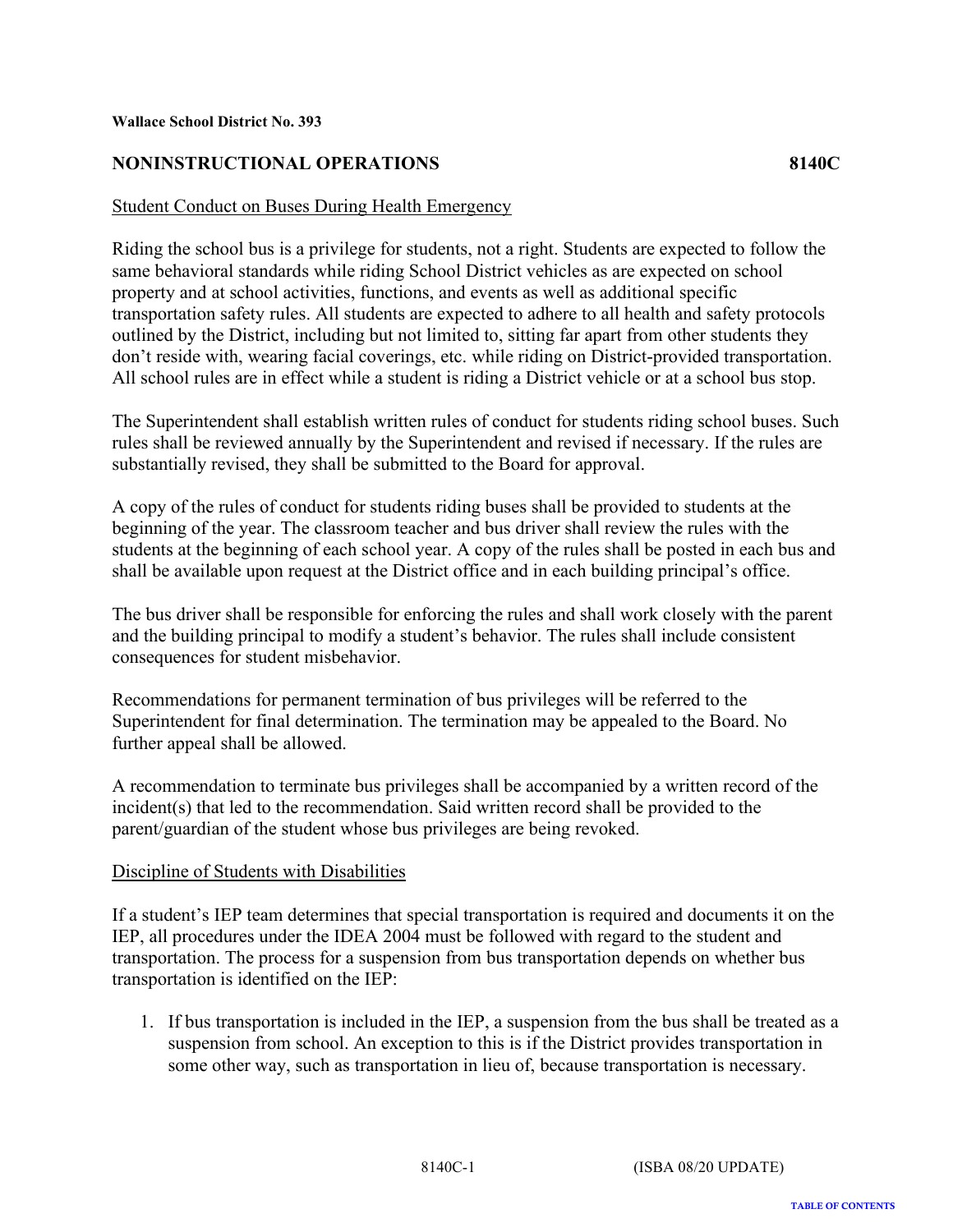2. If bus transportation is not included in the IEP, a suspension from the bus would not be counted as suspension from school. In this situation, the student and the parent would have the same obligation to get to and from school as a student without a disability who had been suspended from the bus.

| <b>Cross References:</b> | § 3330<br>88130                      | <b>Student Discipline</b><br>Transportation of Students with Disabilities |
|--------------------------|--------------------------------------|---------------------------------------------------------------------------|
| Legal References:        | I.C. $\S$ 33-205<br>I.C. $§$ 33-1501 | Denial of School Attendance<br><b>Transportation Authorized</b>           |

Policy History: Adopted on: October 8, 2012 Revised on: December 14, 2020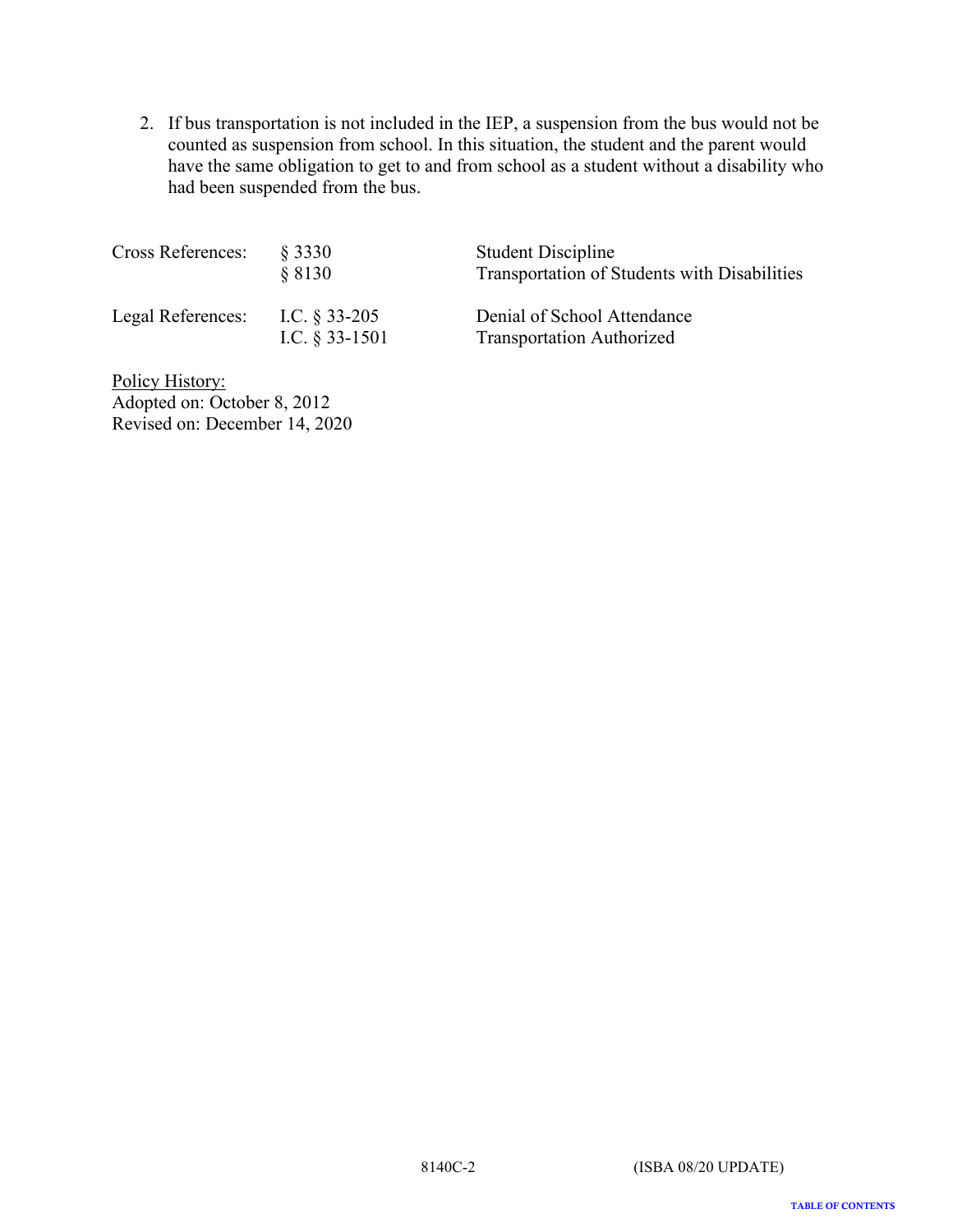# <span id="page-38-0"></span>**NONINSTRUCTIONAL OPERATIONS 8240C**

#### School Meals

This policy supports the mission of the District, including providing an environment that cultivates maximum student potential. Nutrition influences a child's development, health, wellbeing, and potential for learning. To afford students the opportunity to fully participate in the educational process, students must attend school with minds and bodies ready to take advantage of their learning environment. This policy encourages all members of the school community to create an environment that supports lifelong healthy eating habits. Decisions made in all school programming need to reflect and encourage positive nutrition messages and healthy food choices.

#### National School Lunch Program and the National School Breakfast Program

- 1. The full meal program will follow the United States Department of Agriculture (USDA)'s National School Lunch Program (NSLP) and the National School Breakfast Program (SBP) Nutrition Standards as well as Smart Snacks in Schools regulations and offer a variety of fruits and vegetables. All of the grains served shall be whole grain rich;
- 2. The meals served will be appealing and attractive to children; and
- 3. The NSLP and SBP provider shall follow the Nutrition Standards for these programs when determining the items in a la carte sales.

#### Breakfast

To ensure that all children have breakfast, either at home or at school, and in order to meet their nutritional needs and enhance their ability to learn, District schools will:

- 1. To the extent possible, operate the School Breakfast Program;
- 2. To the extent possible, arrange bus schedules and utilize methods to serve school breakfasts that encourage participation, including serving breakfast in the classroom, "grab-and-go" breakfast, or breakfast during morning break or recess;
- 3. Notify parents and students of the availability of the School Breakfast Program; and
- 4. Encourage parents to provide a healthy breakfast for their children through newsletter articles, take-home materials, or other means.

#### Lunchroom Climate

- 1. A lunchroom environment that provides students with a relaxed, enjoyable climate should be developed; and
- 2. The Board encourages schools to make the lunchroom environment a place where students have adequate space to eat and pleasant surroundings.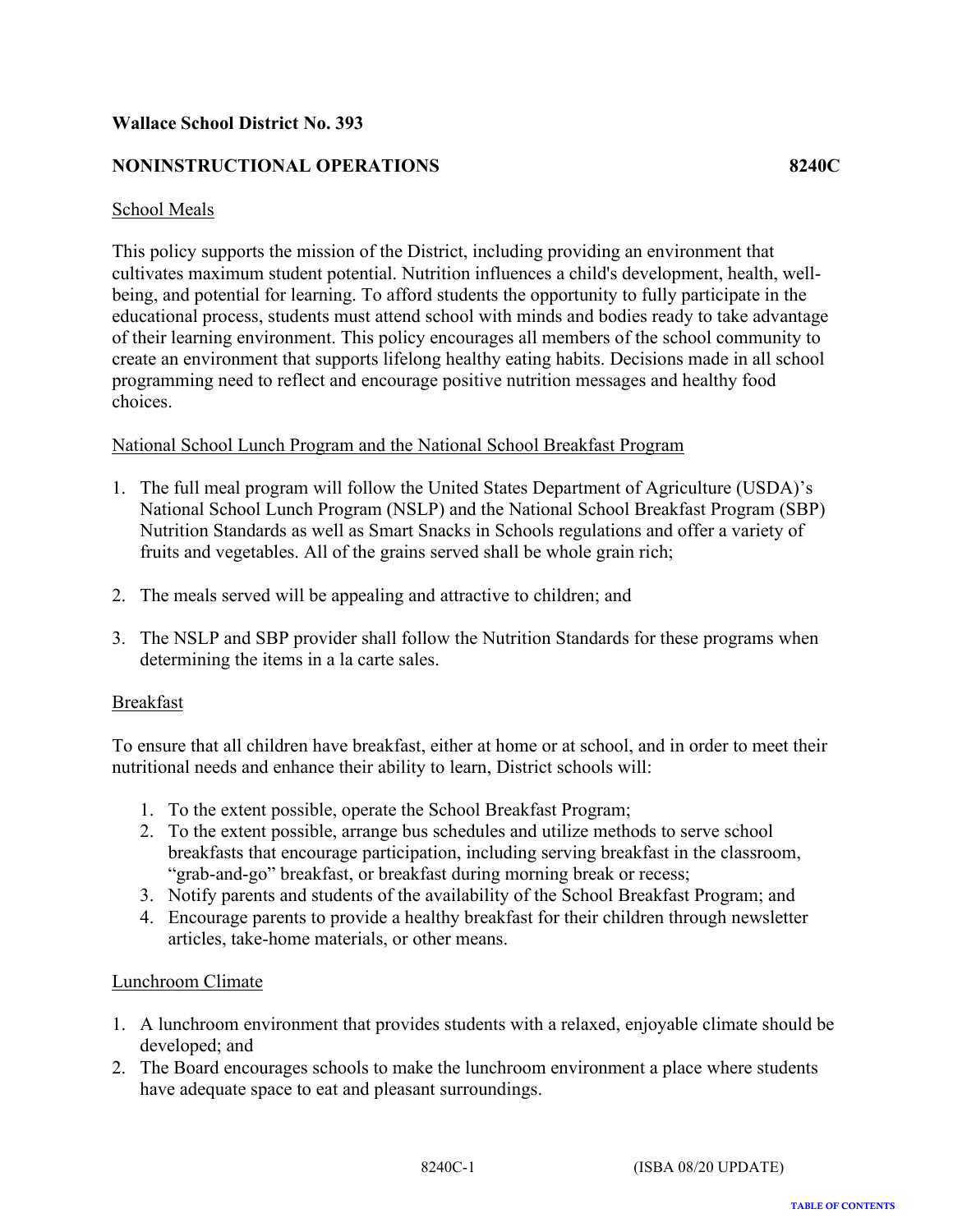#### Meal Times and Scheduling During Health Emergency

District schools, to the greatest extent possible, should:

- 1. Provide students with at least ten minutes to eat after sitting down for breakfast and 20 minutes after sitting down for lunch;
- 2. Schedule meal periods at appropriate times, e.g., lunch should be scheduled between 10:00 AM and 2:00 PM. To the extent practicable, stagger meal periods in order to provide adequate physical distancing between students as outlined in Policy 9405C
- 3. Not schedule tutoring, club or organizational meetings, or activities during mealtimes unless students may eat during such activities;
- 4. Schedule lunch periods in elementary schools to follow recess periods;
- 5. Provide students access to hand washing or hand sanitizing before they eat meals or snacks; and
- 6. When necessary, provide meals to students while they are seated in their classrooms.
- 7. Take reasonable steps to accommodate the tooth-brushing regimens of students with special oral health needs such as orthodontia or high tooth decay risk.

| Legal References: | 42 U.S.C. 1751 et seq.                                                               | National School Lunch Act                   |
|-------------------|--------------------------------------------------------------------------------------|---------------------------------------------|
|                   | 7 CFR Part 210                                                                       | Nutrition School Lunch and School Breakfast |
|                   |                                                                                      | Programs: Final Rule                        |
|                   | Smart Snacks in School Regulations by the United States Department of<br>Agriculture |                                             |
|                   |                                                                                      |                                             |

Policy History: Adopted on: October 8, 2012 Revised on: January 14, 2015 Revised on: December 14, 2020